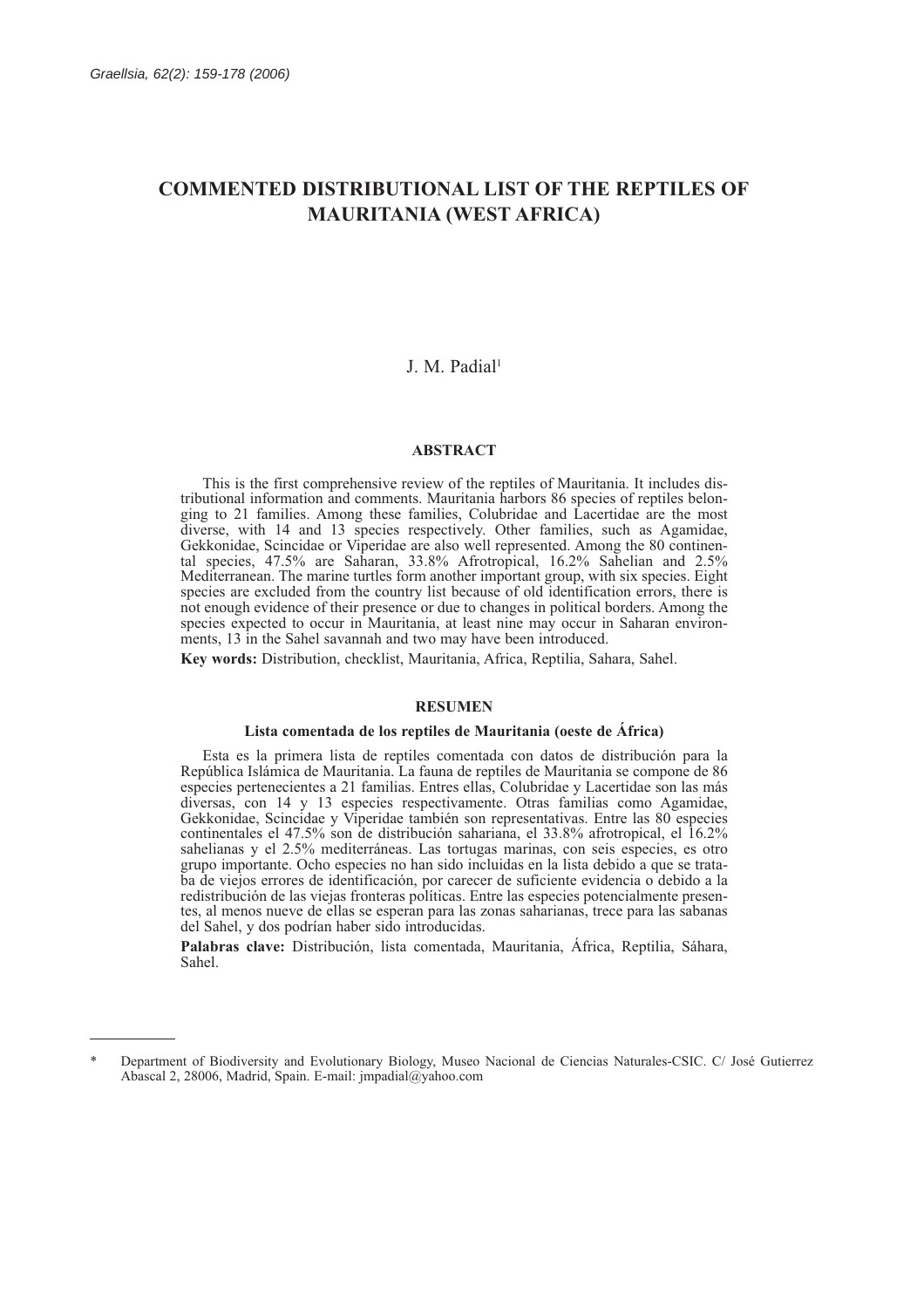# **Introduction**

Mauritania is one of the herpetologically least known countries of Africa. During the last twenty years, Morocco, West Sahara and even Mali have received considerable attention from herpetologists (Bons & Geniez, 1996; Schleich *et al.*, 1996; Geniez *et al.*, 2004). Mauritania was almost forgotten by naturalists after the French colonization and establishment of the current political borders. Most natural history information was produced before the sixties by French naturalists who collected from mainly coastal areas and populated places. Some expeditions took place during the beginning of the last century in what we know today as the Islamic Republic of Mauritania. Naturalists such as M. Chudeau, M. Audan, G. Bouet, T. Monod, and M. Murat collected most of the specimens that were subsequently studied by Pellegrin, Chabanaud, Angel, Villiers, etc. The first author that reported some collections from Mauritania was Moquard (1895), who wrote about the reptiles of Cap Blanc, in the former French West Africa. Subsequently, Pellegrin (1910) studied the specimens collected during an expedition directed by M. Gruve in 1908 between Saint Louis and Cap Blanc, and reported eight species. Chabanaud (1916, 1917) studied Audan's specimens collected during 1909, 1912 and 1913. Also Boulenger (1919) contributed some information for the region, based on material deposited in the British Museum. However, he referred to "Mauritania" in a broad sense, probably including parts of West Sahara. He also studied some specimens collected by Audan in the Sahelian Trarza region. Böttger (1921) commented that the distribution of some reptiles found by him in the former Spanish colony of "Río de Oro", reached the Mauritanian Cap Blanc and further corrected one observation of Pellegrin about the coastal *Stenodactylus* species. Angel (1938, 1939) studied the material collected by M. Murat during the expedition "D'études de la biologie des Acridiens", directed by M. Zolotarevsky in 1936 and 1937 along the central and northwestern part of the country. He described the subspecies *Eryx muelleri subniger* and reported information for another twelve species.

After these early contributions, Mauritania received more attention, mainly through the works of Villiers (1950, 1951, 1954, 1956, 1975), who commented and described the distribution and/or some aspects of the natural history of at least 23 snakes from Mauritania. His snake checklist for Mauritania (Villiers, 1950) was the obligatory reference for subsequent revisions of the Mauritanian herpetofauna. Moreover, Dekeyser & Villiers (1956) completed the most thorough ecological and faunistical study performed to date in Mauritania. They analyzed the distribution by habitats and microhabitats of plant and animal species in the central area of Adrar, and reported the presence of many reptiles, some of which are very difficult to detect even today. After this relatively intense activity before Mauritania's independence in 1960, no other herpetological survey took place in the country, except those of Maigret  $(1975)$  and Le Toquin *et al.*,  $(1980)$  on marine turtles. Nevertheless, more general taxonomic works included specimens from Mauritania (i.e Grandison, 1956, 1961). Already in the late seventies and eighties, the interest in African herpetology increased. Taxonomic revisions (Arnold & Levinton, 1977; Joger, 1980, 1981, 1984; Salvador, 1982; Schätti, 1986; Hahn & Wallach, 1998) and biogeographical or distributional analyses (i.e. Maigret, 1983; Lambert, 1984; Hughes, 1983), included information on Mauritania and, furthermore, included specimens collected during earlier expeditions. These efforts led to the description of new species and contributed to the unravelling and/or identification of several taxonomic problems. Welch's (1982) list and Leberre's (1989) popular book were the more comprehensive lists published on Mauritanian herpetofauna at this time. But other studies in adjacent areas, for example Senegal (Böhme, 1978; Cissé & Karns, 1979) or Morocco (Bons & Geniez, 1996), served to illustrate how incomplete the herpetological knowledge of Mauritania was. In more recent times we have seen a steady increase in herpetological research in Mauritania. This was probably favoured by the rapid increase of knowledge of other West African countries (i.e. Bons & Geniez, 1996; Joger & Lambert, 1996; Schleich *et al.*, 1996), and political stability. Thus, during the nineties and early 21<sup>st</sup> Century, many naturalists contributed to the knowledge of the Mauritanian herpetofauna. Bons & Geniez (1996) provided some information for northern Mauritania; while Ineich (1997) compiled the most complete reptile list to date (33 species), as a result of his research along the coastal area; Arvy *et al.*, (1996), Arvy & Dia (1997) and Arvy *et al.*, (1997) increased our knowledge of turtles; many papers contributed with new discoveries and additional distributional information (Hasi *et al.*, 1997; Lambert & Mullie, 1998; Donaire *et al.*, 2000; Böhme, 2000; Böhme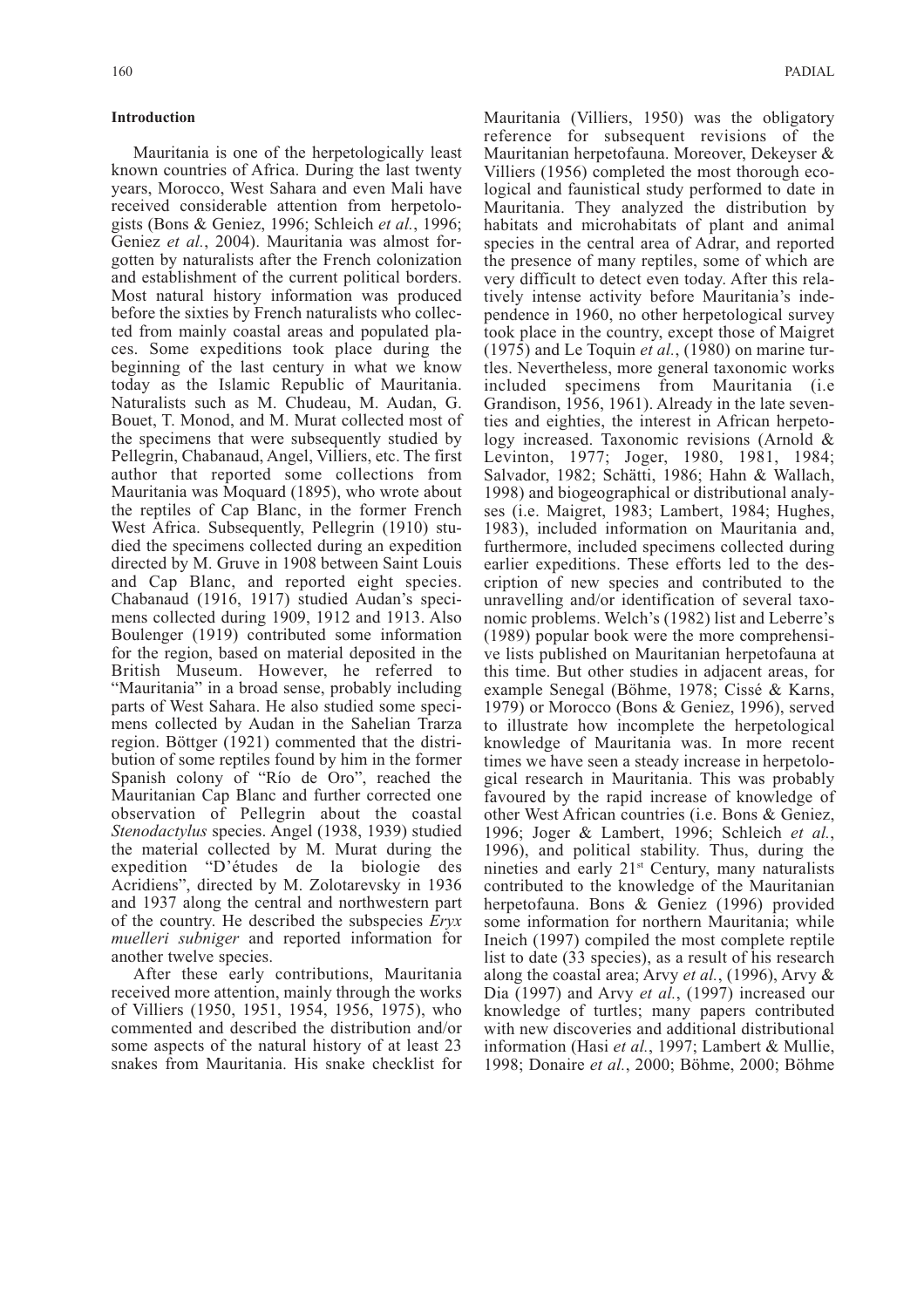

Fig. 1.— Map of the Islamic Republic of Mauritania showing main administrative divisions (Wilayas).

Fig. 1.— Mapa de la República Islámica de Mauritania y sus principales divisiones administrativas (Wilayas).

*et al.*, 2001; Shine *et al.*, 2001; Padial *et al.*, 2002; Padial, 2003; Geniez & Luch, 2004; Aymerich *et al.*, 2004). Moreover, some species were described from neighboring countries (Geniez & Foucart, 1995; Joger & Lambert, 1996; Mateo *et al.*, 1998) and subsequently reported from Mauritania. Other species were described exclusively for Mauritania (Wallach, 2002; Padial, 2005; Geniez & Arnold, 2006). In addition, the systematics of some complex groups was analyzed (Mateo *et al.*, 1998; Wilms & Böhme, 2001; Crochet *et al.*, 2003). Finally Geniez *et al.*, (2000; 2004) and Chippaux (2001) added more herpetological information for Mauritania. Geniez *et al.*'s (2004) review was the most comprehensive herpetofaunistic list for northern Mauritania to date.

National species lists are of high relevance for conservation policy and scientific research (Padial & De la Riva, 2006). Biodiversity is managed at the political level, and international founding is prioritized for endangered species, biodiversity hotspots, areas of endemism, etc. In this context, the Mauritanian herpetofauna lies outside the scope of serious attention, since there is no scientific list at all [the first list for amphibians was recently published by Padial & De la Riva (2004)]. The only available sources for general information on Mauritanian reptile diversity are on the web: the EMBL Reptile Database (2006) and the WCMC (2006). But they contain some outdated information and old mistakes. Whereas some countries around Mauritania have already been herpetofaunistically analyzed (see above), Mauritania urgently needs a reptilian species list.

My recent fieldwork in Mauritania and efforts in compiling and analyzing all available herpetological information from the country have led to this preliminary checklist. I have removed some erro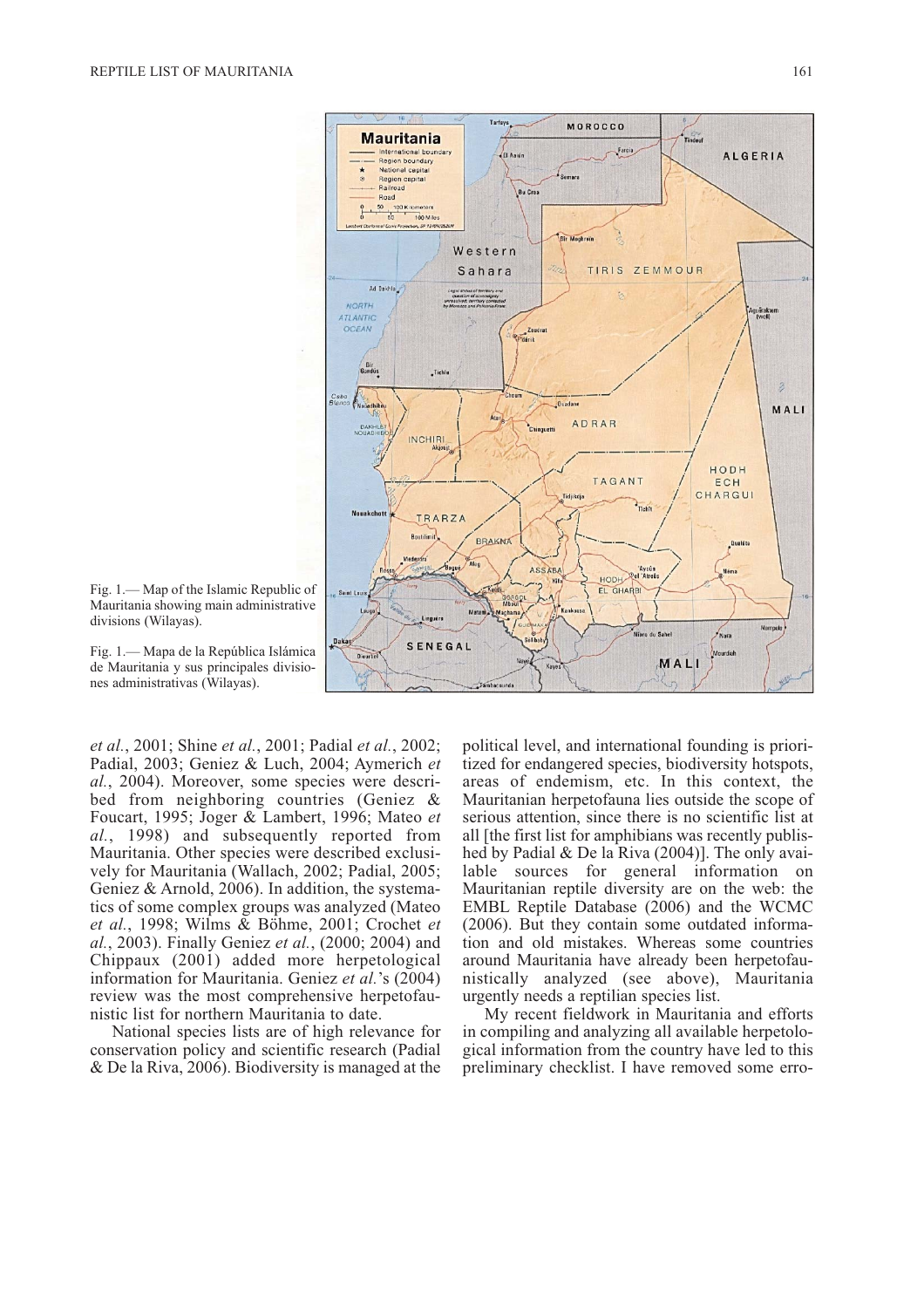neous records and also included taxonomic changes, new records, and a thorough literature revision. I also include a preliminary list of some species expected to occur. In fact, the reptile diversity in the country has been seriously underestimated and many areas need to be surveyed. Mauritania could play a very relevant role in conservation strategies and biogeographical analyses of the West African herpetofauna. I hope this list may facilitate all future observations on Mauritanian reptiles and provide a baseline for other herpetological studies and more general biodiversity research in the country.

### **Methods**

Fieldwork was performed between April and August 2002. Specimens were collected only when they belonged to species with taxonomic problems or when they were not previously reported for the country. Common and easily identifiable species were collected by hand, photographed and released. Some specimens were found dead along the road or killed by local people. Specimens were sacrificed with injection of nicotine, fixed in 10% formalin, and preserved in ethanol 70º. They are deposited either in the Centro de Estudios Tropicales, Sevilla, Spain (CET) or the Museo Nacional de Ciencias Naturales, Madrid, Spain (MNCN). Tissue samples were deposited in the British Museum of Natural History (London). I tried to review and contrast all published literature about the herpetofauna of Mauritania. Nevertheless, it is possible that some localities, records or minor references may have been overlooked. In the text, scientific names are followed by the distribution and/or comments about the species. Localities are ordered by "wilayas" (main administrative divisions of the country, see Fig. 1). The wilayas are underlined. Localities are ordered alphabetically, and are followed by their respective references or the initials JMP in cases where I found the species in the respective locality. The Appendix compiles the coordinates of the localities extracted from the literature or visited by the author. Nevertheless, for some localities the coordinates could not be found. For general toponymy I followed the Carte Générale of Mauritania (1:2500000) (IGN, 1993). Some names may change when translated from French to Hassaniya or viceversa, hence, spelling of some localities can vary in different cartographies.

# **Results**

ANNOTATED LIST

# **REPTILIA SAURIA** AGAMIDAE

### *Agama agama* Linnaeus, 1758

- DISTRIBUTION: Adrar: Atar (Joger, 1979), Chinguetti (Dekeyser & Villiers, 1956); Guidimaka: Bouli (Padial, 2005); Foulania (Padial, 2005); Zoueina (Padial, 2005);
- COMMENTS: Joger (1979) considered the Atar population of *A. agama* as a recent colonization. Some records of this species in desert habitats may correspond to *A. impalearis*. Grandison (1956) cited *A. agama* for Mauritania without locality.

#### *Agama boueti* Chabanaud, 1917

- DISTRIBUTION: Assaba: Bougari (Nickel, 2003); Metraucha (Nickel, 2003); Hodh Ech Chargui: Mahmûdé Lake (Nickel, 2003); Hodh El Gharbi: Ayoûn El Atroûs (Böhme *et al.*, 2001; Padial, 2005); Trarza: Chott Boul (Ineich, 1997); Dar es Salam (Ineich, 1997); Muri (JMP); Northern from Rosso (Böhme *et al.*, 2001).
- COMMENTS: Le Berre (1989) already cited this species for the country. Joger (1979) noted that this species inhabits southern Mauritania. Indeed, it is common in sandy savannas from southern Mauritania and also from the southern coastal area. See comments on *A. castroviejoi*.

### *Agama boulengeri* Lataste, 1886

DISTRIBUTION: Adrar: Aggui (Geniez *et al.*, 2004); Ben Amira (Padial, 2005); Chinguetti (Pleguezuelos *et al.*, 2005); Guelta Molomhar (JMP), Guelta Oumm Lebare (Padial, 2005); Guelta Hamdoun (Dekeyser & Villiers, 1956); Iriji (Dekeyser & Villiers, 1956); Kanoal, Oued Séguelil (Dekeyser & Villiers, 1956); Oued Choûm (Padial, 2005); Terjît (Padial, 2005); Zerga mountains, about 34 km WSW of Chinguetti (Geniez & Arnold, 2006); 44 km from Chinguetti on the road to Adrar, 19km before the Nouatil Pass (Geniez & Arnold, 2006); Assaba: Aïn El Ghaire (Lambert & Mullié, 1998); Bou Bleï'îne (Padial, 2005); Bougari (Padial, 2005); Guelta Oumm Lebare (Padial, 2005); Metraucha (Nickel, 2003; Padial, 2005); near Louths (Lambert & Mullié, 1998); Brakna: Achram (Lambert & Mullié, 1998); Gorgol: M'bout (JMP); Guidimaka: Sélibabi (JMP); Hodh Ech Chargui: Between Timbedgha and Ayoûn El Atroûs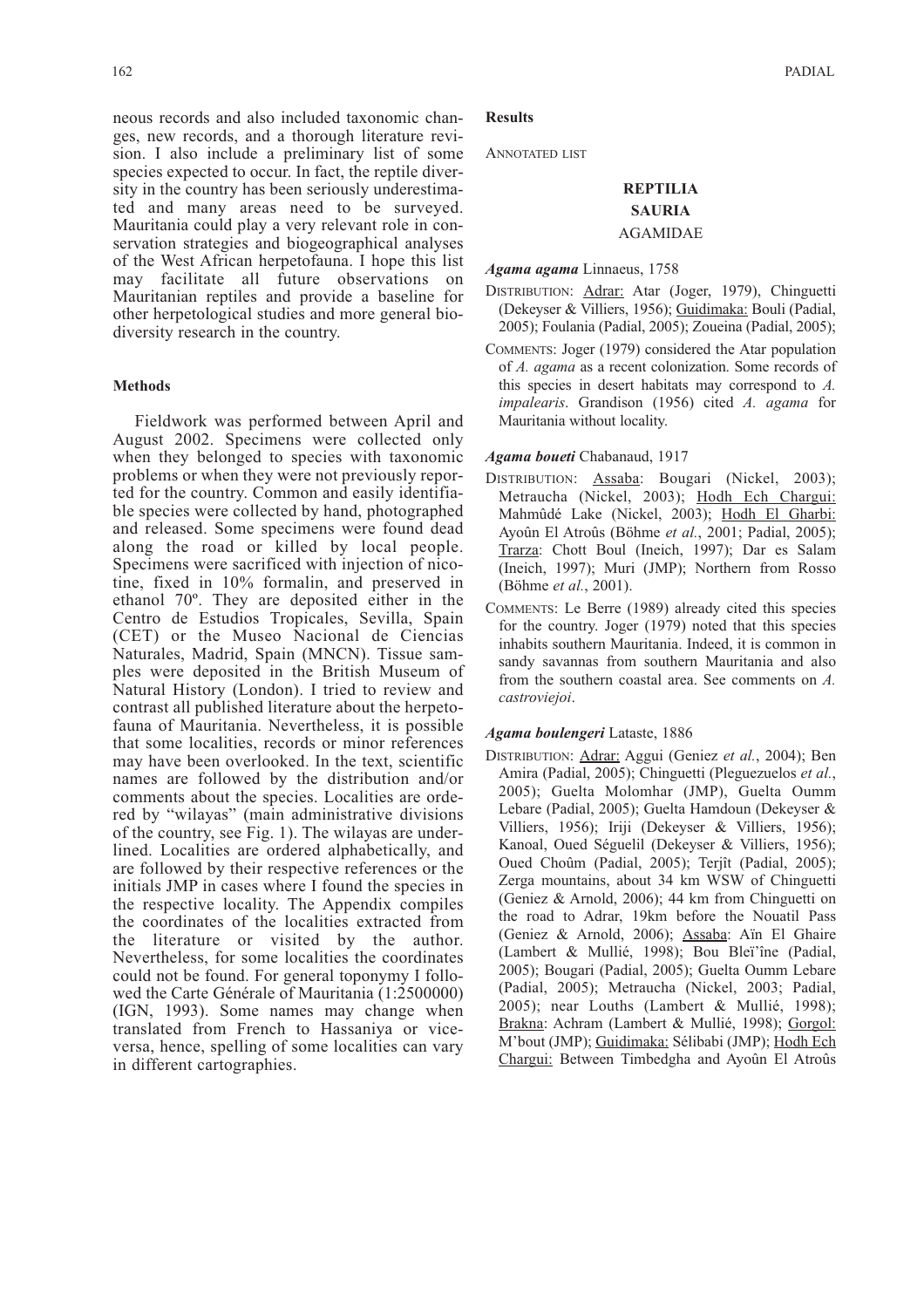(Böhme *et al.*, 2001; Padial, 2005); Hodh El Gharbi: Ayoûn El Atroûs (Padial, 2005); Oumm El Khez (JMP); Tintâne (JMP); Tagant: Guelta Fanar (JMP); Guelta Matmata (Padial, 2005); between Lekhcheb and Tîchît (Padial, 2005); Tidjikja (JMP).

COMMENTS: voucher specimens from Mauritania are in BM and museum IFAN in Dakar (Joger, 1979). The specimens of Oued Choum reported by Padial (2005) represent the northernmost record for this species.

### *Agama castroviejoi* Padial, 2005

- DISTRIBUTION: Adrar plateau, road from Atar to Tidjikja (Padial, 2005); road from Atar to Chinguetti via Ebnou Pass (Brito, 2003); 44 km from Chinguetti on the road to Adrar, 19 km before the Nouatil Pass (Geniez & Arnold, 2006).
- COMMENTS: I assign the recent record of *Agama boueti* for the Adrar, near the type locality of *A. castroviejoi*, (Brito, 2003) to *A. castroviejoi*, a recently described species very similar to *A. boueti* and endemic to this mountain range.

# *Agama impalearis* Böttger, 1874

- DISTRIBUTION: Adrar: Amogjar pass, c. 50 km East of Atar (Brito, 2003); Road from Atar to Chinguetti (JMP).
- COMMENTS: Chabanaud (1917) cited *Agama colonorum* for "Mauritanie saharienne" based on a single individual collected by Audan. Despite Le Berre's (1989) distribution map for *A. impalearis*, where this species appears to occur widely across the country, no concrete records were known up to then. Joger (1979) noted that this species did not occur in Mauritania and that the nearest record was Sequia el Hamra (West Sahara). Nevertheless, Brito (2003) recently confirmed the presence of this species in the Adrar. I also observed some gregarious specimens perched on rocks in the Adrar plateau between Adrar and Chinguetti. These may correspond to the Southern form of *A. impalearis*, but no specimen could be captured for confirmation.

### *Trapelus mutabilis* (Merrem, 1820)

DISTRIBUTION: Adrar: El Beyyed (JMP); Kanoal, Oued Séguelil (Dekeyser & Villiers, 1956); ca. 50 km south of Choum, road Choum-Atar (Brito, 2003); Ouadâne area (Geniez *et al.*, 2004); Terjît (JMP); Dakhlet Nouâdhibou: Banc d'Arguin (Padial *et al.*, 2002); between Tintan and Akjoujt (Pellegrin, 1910); Inâl (Geniez *et al.*, 2004); Tintan (Pellegrin, 1910); Alsaz (Pellegrin, 1910), Manata (Pellegrin, 1910); Boû Lanouâr; c. 50 km east of Boû Lanouâr, track

Nouadhibou-Choum (Brito, 2003); Oued Khatt Atoui (Angel, 1938); Tasiast (Angel, 1938, 1939); Inchiri: Agneïtîr (Ineich, 1997); Azeffâl (Ineich, 1997); Bennichchâb (JMP); between Tiouilit and Bennichchâb (Pleguezuelos *et al.*, 2005); Tiris Zemmour: near Toûâjil (JMP); between Choum and Toûâjil (Geniez *et al.*, 2004).

### *Uromastyx dispar* Rüppel, 1827

- DISTRIBUTION: Adrar: Ain Savra (JMP); Amogjar pass, ca 50 km E of Atar (Brito, 2003); Atar (terra típica) (Böhme *et al.*, 2001; Wilms & Böhme, 2001); Atar, 65 km S (JMP); Ar Bou M'rait (Wilms & Böhme, 2001); 53 km from Atar to Chinguetti (JMP); Ben Amira (JMP); between Ouarâne and Atar (Pleguezuelos *et al.*, 2005); Chinguetti (Wilms & Böhme, 2001); Choum, 40 S to Atar (JMP); Dahr Chinguetti (JMP); El Beyyed (JMP); Guelb er Richât (Wilms & Böhme, 2001; JMP); Hamdoun (Dekeyser & Villiers, 1956; Wilms & Böhme, 2001); Iriji (Dekeyser & Villiers, 1956); Molomhar (Dekeyser & Villiers, 1956); Ouadâne (Wilms & Böhme, 2001); Oued Choûm (JMP); Oued Séguelil (JMP); road Atar-Chinguetti via Ebnou pass (Brito, 2003); Te-n-Zak pass, road Choum-Atar (Brito, 2003); ca. 50 km S of Choum, road Choum-Atar (Brito, 2003); Dakhlet-Nouâdhibou: between Aghoueyyt and Inal (JMP); ca 5 km west of Inal, road from Nouadhibou-Choum (JMP); Tmeimichât (JMP); Hodh Ech Chargui: Oualâta (JMP); Inchiri: Akjoujt (JMP); Boudarga (JMP); Groutte Chauves-Souris, Guelb Moghrein (Jullien & Petter, 1969 [1970]); Tagant: Guelta Matmata (Wilms & Böhme, 2001); Lekhcheb (JMP); Tiris Zemmour: Bir Moghrein (Wilms & Böhme, 2001); between Zouérat and Bir Moghrein (JMP; Pleguezuelos *et al.*, 2005); between Zouerat and Rich (Pleguezuelos *et al.*, 2005); Dayet el Aam (Donaire *et al.*, 2000); Esfira (Pleguezuelos *et al.*, 2005); Road N50 (Algeria), on the Mauritanian border (Donaire *et al.*, 2000); Zemmour (Wilms & Böhme, 2001); Zouérat (JMP).
- COMMENTS: Willms & Böhme (2001) elevated *Uromastyx acanthinura dispar* to full species and *Uromastyx acanthinura flavifasciata* and *U. mailensis* were considered subspecies of the former. Assignation of specimens to species or subspecies of the *Uromastyx acanthinura* group have been commonly based on coloration and pholidosis (Mateo *et al.*, 1998; Wilms & Böhme, 2001; Brito, 2003; Geniez *et al.*, 2004). But some of the described subspecies occur in simpatry, which is not compatible with the definition of subspecies (Mayr, 1942). Hence, either some cryptic species occur in sympatry or it is a case of intraspecific polymorphism.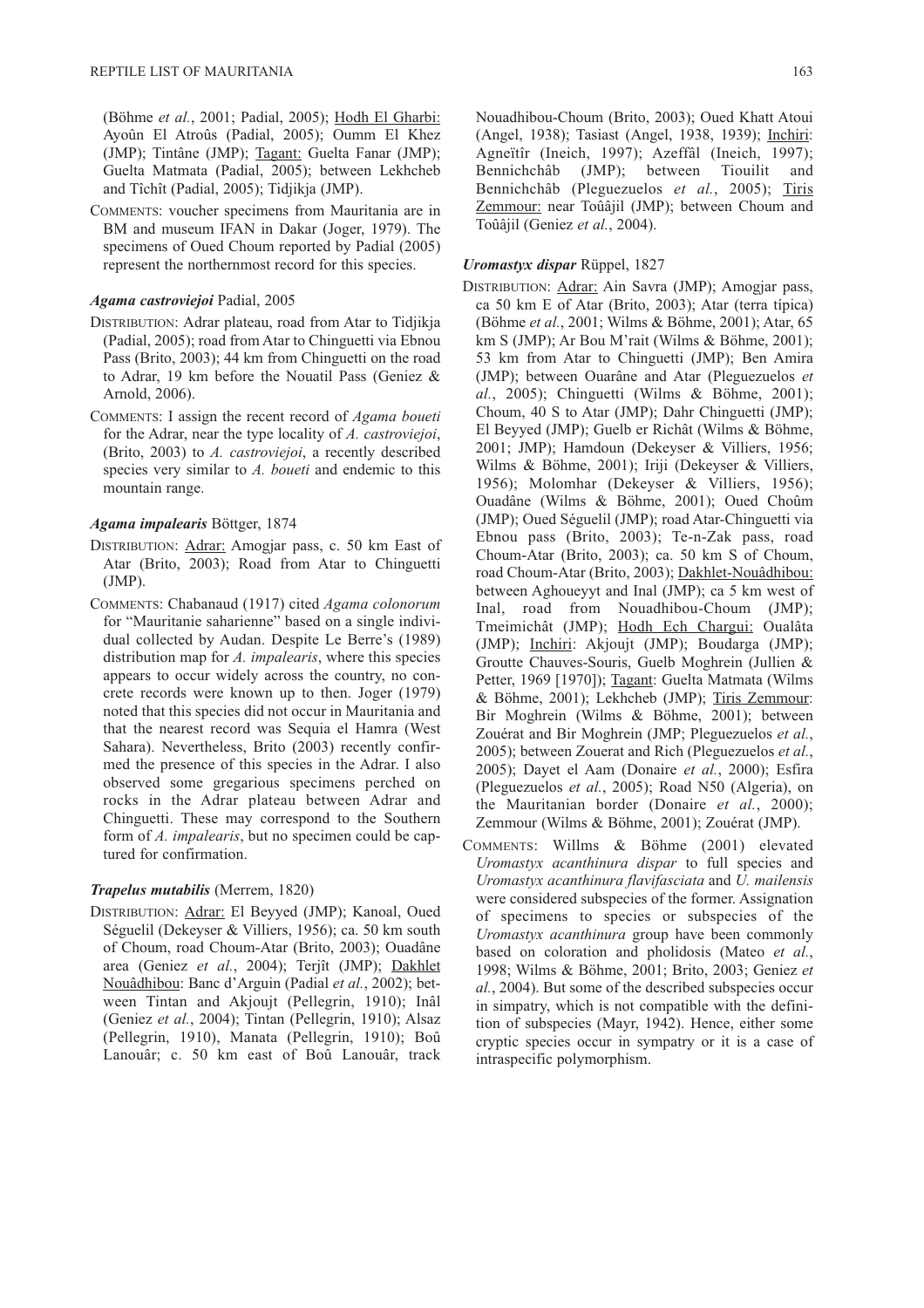### CHAMALEONIDAE

### *Chamaeleo africanus* Laurenti, 1768

DISTRIBUTION: Trarza: Diwaling National Park (Nickel, 2003).

#### *Chamaeleo senegalensis* Daudin, 1802

DISTRIBUTION: Mauritania, without locality (Grandison, 1956**).**

# GEKKONIDAE

# *Hemidactylus brooki* Gray, 1825

- DISTRIBUTION: Dakhlet-Nouâdhibou: Nouâdhibou (JMP); Hodh Ech Chargui: Mahmûdé Lake (Nickel, 2003, JMP); Hodh El Gharbi: Zoueina (JMP); Nouakchott: Nouakchott (Ineich, 1997); Trarza: Chott Boul (Ineich, 1997); Dar es Salam (Ineich, 1997).
- COMMENTS: One specimen more similar to *Hemidactylus turcicus* (Linnaeus, 1758) was found by JMP in a house at Nouâdhibou (Cap Blanc). This species has colonized distant areas (Bons & Geniez, 1996) and this could well be the case in the Port of Nouâdhibou.

### *Pristurus adrarensis* Geniez & Arnold, 2006

DISTRIBUTION: Adrar: Zerga mountains, about 34 km WSW of Chinguetti (Geniez & Arnold, 2006); 44 km from Chinguetti on the road to Adrar, 19km before the Nouatil Pass (Geniez & Arnold, 2006).

COMMENTS: endemic for the Adrar, Mauritania.

# *Stenodactylus petrii* Anderson, 1896

- DISTRIBUTION: Adrar: Atar (Geniez *et al.*, 2004); Ben Amira (JMP); Oued Choûm (JMP); Dakhlet-Nouâdhibou: Cap Blanc (Pleguezuelos *et al.*, 2005); Oued Ech Chibka (Ineich, 1997); Tmeïmïchât (JMP); Inchiri: Agneïtîr (Ineich, 1997); Akchâr (Angel, 1938; Padial *et al.*, 2002); Azeffâl (Ineich, 1997); Bennichchâb (JMP); dunes near Bennichchâb (Pleguezuelos *et al.*, 2005); Nouakchott: Nouakchott (Ineich, 1997); Trarza: Tamzakt (Ineich, 1997); Tiris Zemmour: between Zouérat and Bir Moghrein (JMP); Beziah, Zemmour (Angel, 1938).
- COMMENTS: Böhme *et al.*, (2001) noted that specimens of this species in SW Mauritania are more robust and intensively patterned dorsally than other populations.

### *Stenodactylus sthenodactylus* (Lichtenstein, 1823)

DISTRIBUTION: Dakhlet-Nouâdhibou: Banc d'Arguin National Park (JMP); Cap Blanc (Böttger, 1921; Geniez *et al.*, 2004); Nouâdhibou (JMP); Oued Ech Chibka (Ineich, 1997); Inâl (Geniez *et al.*, 2004); Hodh Ech Chargui: between Nema and Oualâta (JMP); Inchiri: Akchâr (Padial *et al.*, 2002); Agneïtîr (Ineich, 1997); Azeffâl, Tânît (Ineich, 1997); Nouakchott: Nouakchott (Ineich, 1997); Trarza: Chott Boul (Ineich, 1997); Dar es Salam (Ineich, 1997). Tiris Zemmour: Beziah, Zemmour (Angel, 1938); Fdérik (Geniez *et al.*, 2004).

COMMENTS: Pellegrin (1910) cited this species as *S. s. mauritanicus* Guichenot, 1850 for two localities between Cap Blanc (Mauritania) and Sant Louis (Senegal): Boguent and Touail. Welch's (1982) record of this species for Mauritania is based on Pellegrin (1910).

#### *Tarentola annularis* (Geoffroy Saint-Hilaire, 1809)

- DISTRIBUTION: Adrar: Atar (Joger, 1980; Joger, 1984); Atar, 65 km S (JMP); Ben Amira (JMP); Chinguetti (Joger, 1984; Pleguezuelos *et al.*, 2005); Choûm (Geniez *et al.*, 2004); Ouadâne (Joger, 1984); Oued Hassi el Atil (Joger, 1980); Tintan (Pellegrin, 1910); 30 km E of Atar, road Atar-Chinguetti via Amogjar pass (Geniez & Arnold, 2006); Dakhlet-Nouâdhibou: Banc d'Arguin National Park (Padial *et al.*, 2002); Cap Blanc (Geniez *et al.*, 2004); Inâl area (Geniez *et al.*, 2004); Marzouba (Padial *et al.*, 2002); Oued Ech Chibka (Ineich, 1997); Inchiri: Akchâr (Padial *et al.*, 2002); Akjoujt (Joger, 1980; Joger, 1984); Bennichchâb (JMP); Châmi (JMP); Tijirît (JMP); Nouakchott: Nouackchott (Joger, 1984); Trarza: Tamzakt (Ineich, 1997); Tiris Zemmour: Bir Mogreïn (Joger, 1984); Fdérik (Fort Gouraud) (Joger, 1984).
- COMMENTS: Grandison (1961) included distributional information for Mauritania without names of localities.

### *Tarentola chazaliae* (Mocquard, 1895)

- DISTRIBUTION: Dakhlet-Nouâdhibou: Nouâdhibou (Mocquard, 1895; Pleguezuelos *et al.*, 2005); Cap Blanc (Ineich *et al.*, 1997, 1998; Geniez *et al.*, 2004; Pleguezuelos *et al.*, 2005); Boû Lanouar area (Geniez *et al.*, 2004).
- COMMENTS: Although this species was thought to range to Senegal throughout all the Mauritanian Coast (Schleich *et al.* 1996; Bons & Geniez, 1996; Geniez *et al.* 2004), no confirmed record exists further south of Cap Blanc (Ineich *et al.*, 1998).

### *Tarentola ephippiata* O'Shaughnessy, 1875

DISTRIBUTION: Adrar: Atar (Joger, 1984); between Tintane and Akjoujt (Pellegrin, 1910); L'Nouk Pass (Pleguezuelos *et al.*, 2005); W from Ouadâne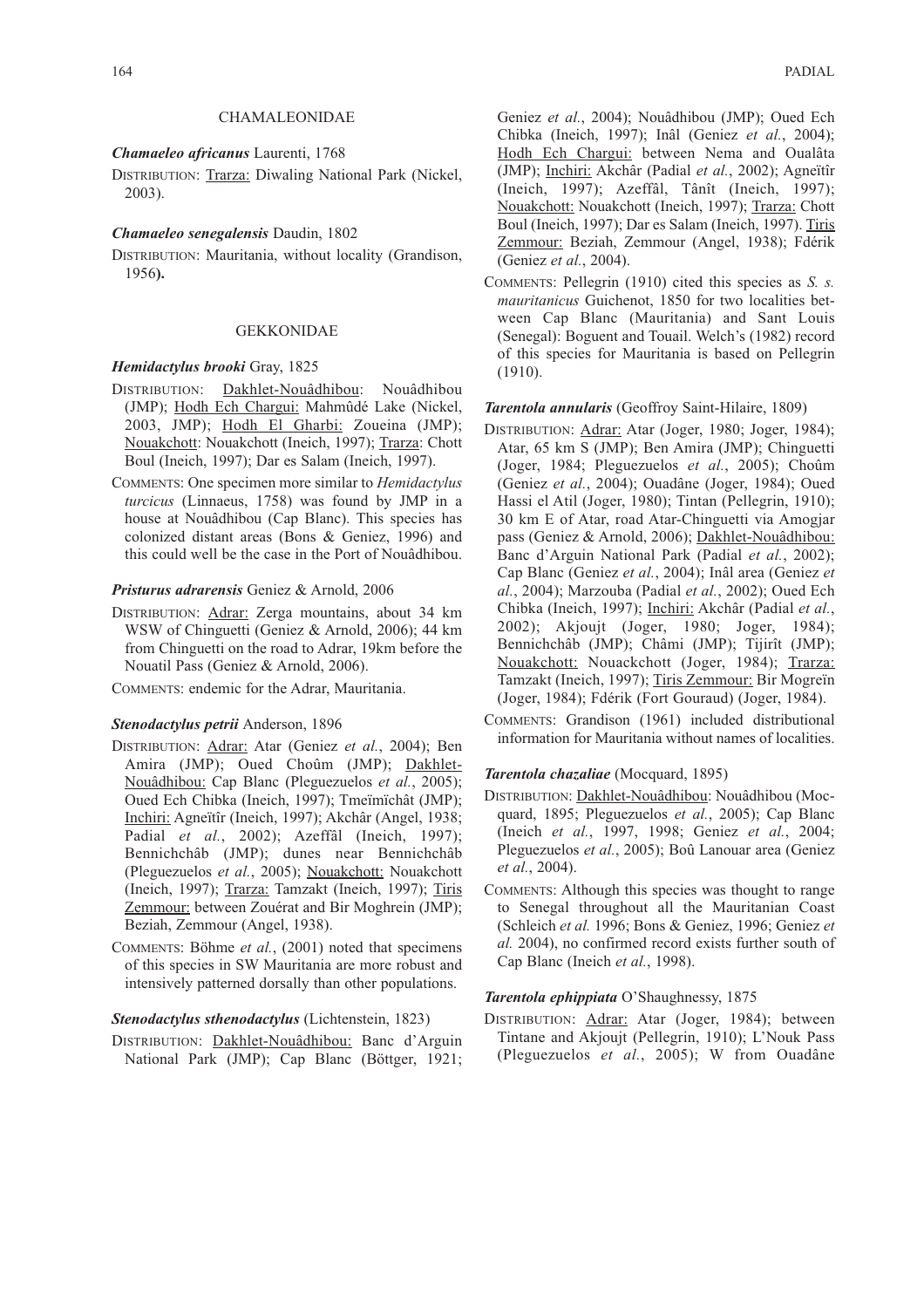(Geniez *et al.*, 2004) Assaba: Bougari (Nickel, 2003; JMP); Dakhlet-Nouâdhibou: Cap Blanc (Geniez *et al.*, 2004); Marzouba (Padial *et al.*, 2002); Nouâdhibou (JMP); Oued Ech Chibka (Ineich, 1997); Hodh El Gharbi: Zoueina (JMP); Ayoûn el Atroûs (Joger, 1984); Hodh Ech Chargui: Oualata (Joger, 1984); Inchiri: Akjoujt (Pellegrin, 1910; Joger, 1984); between Akjoujt and the Ocean (Angel, 1938); Châmi (JMP); Nouakchott: Nouakchott (Ineich, 1997); Tagant: Tidjikja (Joger, 1984); Tiris Zemmour: Bir Mogreïn (Angel, 1938); Zemmour, Beziah (Angel, 1938).

COMMENTS: In Mauritania the subspecies *T. e. hoggarensis* (Joger, 1984) occurs. Grandison (1961) included some distributional information for Mauritania without locality names.

#### *Tarentola parvicarinata* Joger, 1980

DISTRIBUTION: Adrar: Atar (Joger, 1980); Guelta Hamdoun (Joger, 1980); Oued Choûm (JMP); Oued Hassi el Atil (Joger, 1980); Terjît (JMP; Pleguezuelos *et al.*, 2005); Tintane (Joger, 1980); Zerga mountains, about 34 km WSW of Chinguetti (Geniez & Arnold, 2006); 30 km E of Atar, road Atar-Chinguetti via Amogjar pass (Geniez & Arnold, 2006); Assaba: Bougari (Nickel, 2003); Guelta Oumm Lebare (JMP); Metraucha (Nickel, 2003); Guidimaka: Bouli (JMP); Hodh Ech Chargui: Oualâta (Joger, 1980); Hodh El Gharbi: Ayoûn El Atroûs (Joger, 1980); Tintâne (JMP); Inchiri: Akjoujt (Joger, 1980); Tagant: Lekhcheb (JMP); Tîchît (JMP); Tidjikja (JMP).

### *Tropiocolotes algericus* (Loveridge, 1940)

- DISTRIBUTION: Dakhlet-Nouâdhibou: Cap Blanc (Geniez *et al.*, 2004); Inchiri: Agneïtîr (Ineich, 1997); Azeffâl (Ineich, 1997); Tiris Zemmour: Road N50 (Algeria), on the Mauritanian border (Donaire *et al.*, 2000); Trarza: Tamzakt (Ineich, 1997).
- COMMENTS: This species was previously considered a subspecies of *T. tripolitanus*.

### *Tropiocolotes tripolitanus* Peters, 1880

DISTRIBUTION: Adrar: Chinguetti (Dekeyser & Villiers, 1956); Choum (Geniez *et al.*, 2004); Ouadâne (JMP); Zerga mountains, about 34 km WSW of Chinguetti (Geniez & Arnold, 2006); 30 km E of Atar, road Atar-Chinguetti via Amogjar pass (Geniez & Arnold, 2006); Assaba: Bougari (Nickel, 2003); Hodh Ech Chargui: Oualâta (JMP); Hodh Ech Chargui: Mahmûdé Lake (Nickel, 2003); Hodh El Gharbi: Zoueina (JMP).

# *Acanthodactylus aureus* Günther, 1903

DISTRIBUTION: Dakhlet-Nouâdhibou: Atar, near Nouâdhibou (Crochet *et al.*, 2003); Birguendouz (JMP); Cap Blanc (Mocquard, 1895; Pellegrin, 1910; Böttger, 1921; Ineich, 1997; Crochet *et al.*, 2003); Nouâdhibou (Salvador, 1982; Bons & Geniez, 1996; Padial *et al.*, 2002; Brito, 2003; Crochet *et al.*, 2003); Inchiri: Akchâr (Padial *et al.*, 2002); Akjoujt (Pellegrin, 1910); between Akjoujt and the Ocean (Salvador, 1982).

# *Acanthodactylus boskianus* (Daudin, 1802)

DISTRIBUTION: Adrar: Choum (Geniez *et al.*, 2004); Kanoal, Oued Séguelil (Dekeyser & Villiers, 1956); S from Atar (Geniez *et al.*, 2004); Dakhlet-Nouâdhibou: between Nouâdhibou and Boû Lanouâr (JMP); Cap Timirist (Ineich, 1997); Inchiri: between Akjoujt and the Ocean (Angel, 1938; Salvador, 1982); Tiris Zemmour: Bir Moghrein; around 100 km S from Bir Moghrein (Geniez *et al.*, 2004); Trarza: Muri (JMP); Nouakchott (Salvador, 1982; Ineich, 1997); Tamzakt (Ineich, 1997).

### *Acanthodactylus busacki* Salvador, 1982

DISTRIBUTION: Tiris Zemmour: Road N50 (Algeria) on the Mauritanian border (Donaire *et al.*, 2000).

#### *Acanthodactylus dumerili* (Milne Edwards, 1829)

DISTRIBUTION: Adrar: Atar (Salvador, 1982); Atar, 65 km S (JMP); Ain Savra (JMP); Tzougui (Salvador, 1982); Ben Amira (JMP); Chinguetti (Pleguezuelos *et al.*, 2005); Ez Zerga (JMP); Oued Choûm (JMP); Tasiast, Ogla de Tamarat (Salvador, 1982); Zerga mountains, about 34 km WSW of Chinguetti (Geniez & Arnold, 2006); 65 Km SE of Atar (JMP); 30 km E of Atar, road Atar-Chinguetti via Amogjar Pass (Brito, 2003); Dakhlet-Nouâdhibou: Banc d'Arguin National Park (Padial *et al.*, 2002); Mamghar (Angel, 1938; Salvador, 1982); Tafarit Cape (Crochet *et al.*, 2003); Tidra Island (Crochet *et al.*, 2003); Serreni, Banc D'Arguin National Park (Crochet *et al.*, 2003); Guidimaka: Lake Houi (Salvador, 1982); Hodh Ech Chargui: Oualâta (JMP); Hodh El Gharbi: Ayoûn El Atroûss (JMP); Inchiri: Akjoujt (Salvador, 1982); Akjoujt, 20 km NW (JMP); Agneïtîr (Crochet *et al.*, 2003); Akchâr (Padial *et al.*, 2002; Crochet *et al.*, 2003); Tânît (Crochet *et al.*, 2003); Aouarouâr, 30 km from Jreïf, Agneïtir (Crochet *et al.*, 2003); Azeffâl (Crochet *et al.*, 2003); Bennichchâb (JMP); between Akjoujt and the Ocean (Angel, 1938; Salvador, 1982); Manate, Agneïtir (Crochet *et al.*, 2003); Tembrahim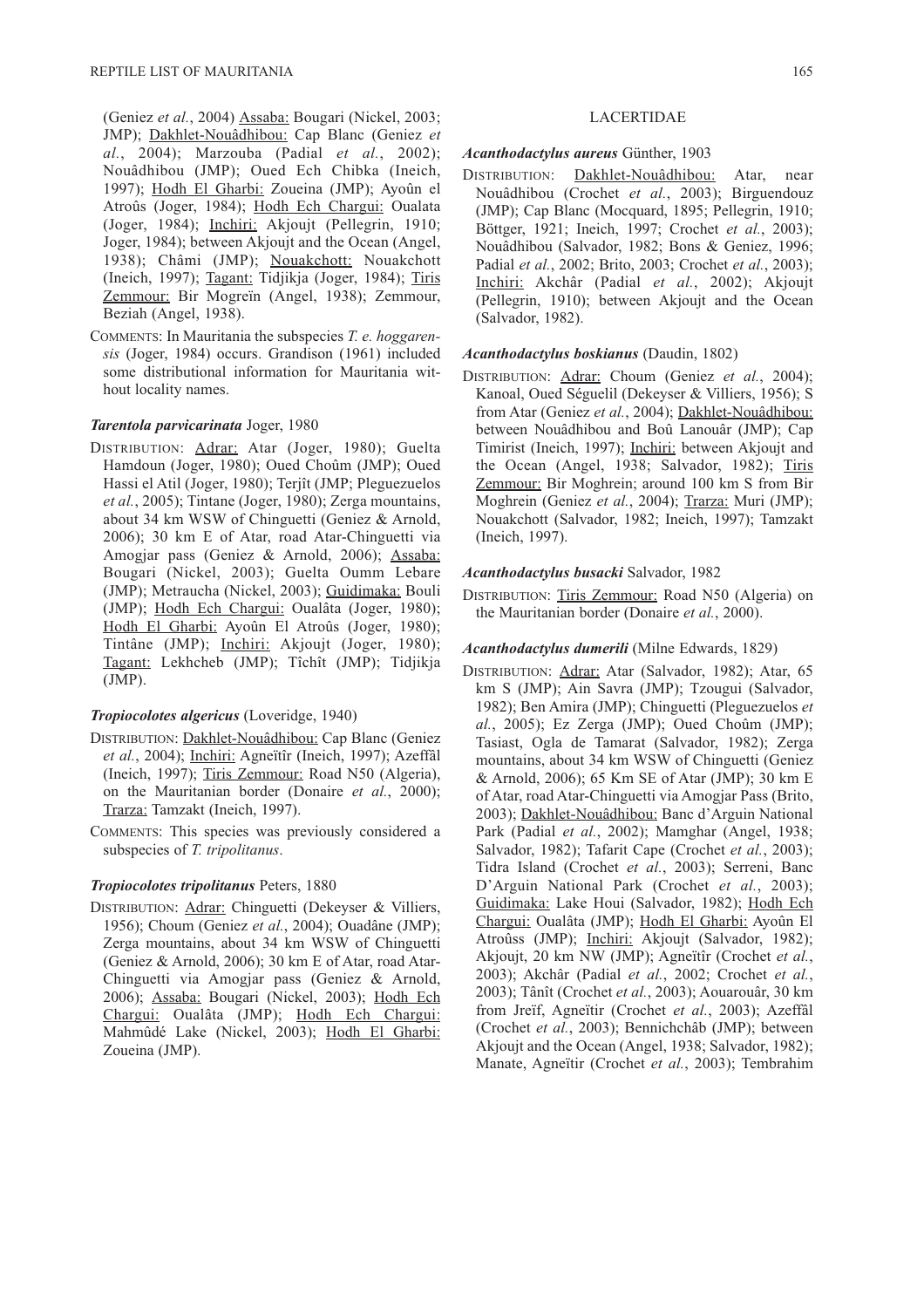(Padial *et al.*, 2002); Tijirît (Padial *et al.*, 2002); Nouakchott: Nouakchott (Salvador, 1982); Trarza: Blaouakh (Crochet *et al.*, 2003); Chott Boul (Crochet *et al.*, 2003); Dar Es Salam (Crochet *et al.*, 2003); El Hazra (Crochet *et al.*, 2003); Hassi Loubbou, El Mhaïjrât, (Crochet *et al.*, 2003); Lekeseyr, 7.5 km N of (Crochet *et al.*, 2003); Muri (JMP); Nouakchott, 10 km N of (Crochet *et al.*, 2003); Nouakchott, 12 km N of (Crochet *et al.*, 2003); Tamzakt (Crochet *et al.*, 2003); Tanit (Crochet *et al.*, 2003); Tiouilit (Crochet *et al.*, 2003; JMP); Tagant: Lekhcheb (JMP); Lekhcheb, 25 km S (JMP); road between Atar and Tidjikja (JMP); Tidjikja (Salvador, 1982); Zig, between Lekhcheb and Tîchît (JMP); Tiris Zemmour: between Zouérat and Bir Moghrein (JMP); Zouérat, 60 km S (JMP); Bir Moghrein; Fdérik (Salvador, 1982); Toûâjil (JMP).

COMMENTS: Boulenger (1921) already mentioned this species for Mauritania. Old records of this species could contain different currently recognized species. Crochet *et al.*, (2003) cited cases of hybridization between *A. dumerili* and *A. senegalensis*. Records of Ineich (1997) were subsequently studied and specifically relocated by Crochet *et al.*, (2003); therefore I only refer to the later reference.

### *Acanthodactylus longipes* Boulenger, 1921

DISTRIBUTION: Adrar: Amguili, Assabet and Meddahiya (Salvador, 1982); Choûm (Salvador, 1982); Chinquetti (Salvador, 1982); Ijâfen area (BM 1975.1398; Salvador, 1982); Ogueïlet Meiag (Salvador, 1982); Oued Choûm (JMP); 50 km S of Choum, road Choum-Atar (Brito, 2003); Tacarât area (BM 1975-1401; Salvador, 1982); Dakhlet Nouâdhibou: Iouik (Crochet *et al.*, 2003); St-Jean Island, Banc D'Arguin NP (Crochet *et al.*, 2003); Inchiri: Agneïtir (Crochet *et al.*, 2003); Azeffâl (Crochet *et al.*, 2003); Tagant: Adâfer Meridional (Salvador, 1982); Trarza: Akreïdil, 50 km NE Nouakchott (Crochet *et al.*, 2003); Chott Boul, 6 km S of (Crochet *et al.*, 2003); El Hazra (Crochet *et al.*, 2003).

### *Acanthodactylus scutellatus* (Audouin, 1827)

- DISTRIBUTION: Adrar: E of Ouadane (Geniez & Luch, 2004); Tiris Zemmour: Toûâjil (JMP).
- COMMENTS: The first country record was reported by Geniez & Luch (2004) and assigned to *A. scutellatus audouini*. Specimens from Toûâjil are deposited in MNCN.

# *Acanthodactylus senegalensis* Chabanaud, 1918

DISTRIBUTION: Dakhlet Nouadhibou: Tafarit Cape (Crochet *et al.*, 2003); Inchiri: Akchâr (Crochet *et al.*,

2003); Trarza: Chott Boul (Crochet *et al.*, 2003); Dar Es Salam (Crochet *et al.*, 2003); Hasseï Gáboûn (Crochet *et al.*, 2003); Muri (JMP); Nouakchott (Crochet *et al.*, 2003); 10 Km N of Nouakchott (Crochet *et al.*, 2003); 12 km N of Nouakchott (Crochet *et al.*, 2003); 156 km beyond Nouakchott towards Rosso (Crochet *et al.*, 2003); Tamzakt (Crochet *et al.*, 2003); 4 Km NW Tamzakt (Crochet *et al.*, 2003); Tanit (Crochet *et al.*, 2003).

COMMENTS: Some previous records of *A. aureus* from coastal Mauritania may correspond to *A. senegalensis*. Records of Ineich (1997) were subsequently studied and specifically relocated by Crochet *et al.*, (2003), I therefore refer to the later.

### *Acanthodactylus taghitensis* Geniez & Foucart, 1995

DISTRIBUTION: Tiris Zemmour: Fdérik (Hasi *et al.*, 1997; Crochet *et al.*, 2003); Northern Tagenzé, Ouan n'Namour (Geniez & Luch, 2004).

### *Latastia longicauda* (Reuss, 1834)

DISTRIBUTION: Trarza: Chott Boul (Ineich, 1997); Dar es Salam (Ineich, 1997).

### *Mesalina guttulata* (Lichtenstein, 1823)

- DISTRIBUTION: Adrar: road Atar-Chinguetti via Ebnou Pass (Brito, 2003); Tiris Zemmour: Fdérik (Geniez *et al.*, 2004).
- COMMENTS: Grandison (1956) did not report any locality for this species and, therefore, the record of Brito (2003) and Geniez *et al.* (2004) represent the first precise records of this species for the country.

# *Mesalina olivieri* (Adouin, 1829)

- DISTRIBUTION: Adrar: Chinguetti (Dekeyser & Villiers, 1956); southern limit of Adrar area (Geniez *et al.*, 2004); Inchiri: Akjoujt (Böhme *et al.*, 2001); Tagant: Lekhcheb (JMP).
- COMMENTS: Grandison, 1956 cited this species without locality.

# *Mesalina pasteuri* (Bons, 1960)

DISTRIBUTION: Adrar: Oued Choûm (JMP); Inchiri: Tembrahim, Akchâr (Padial *et al.*, 2002); Tagant: Lekhcheb (JMP); Tiris Zemmour: Aghreïjît area (Geniez *et al.*, 2004); Châr area (Geniez *et al.*, 2004).

### *Mesalina rubropunctata* (Lichtenstein, 1823)

DISTRIBUTION: Adrar: El Beyyed (JMP); Choûm (Böhme *et al.*, 2001); Inchiri: Akjoujt (Böhme *et al.*, 2001); Tiris Zemmour: Dayet el Am (Donaire *et al.*, 2000).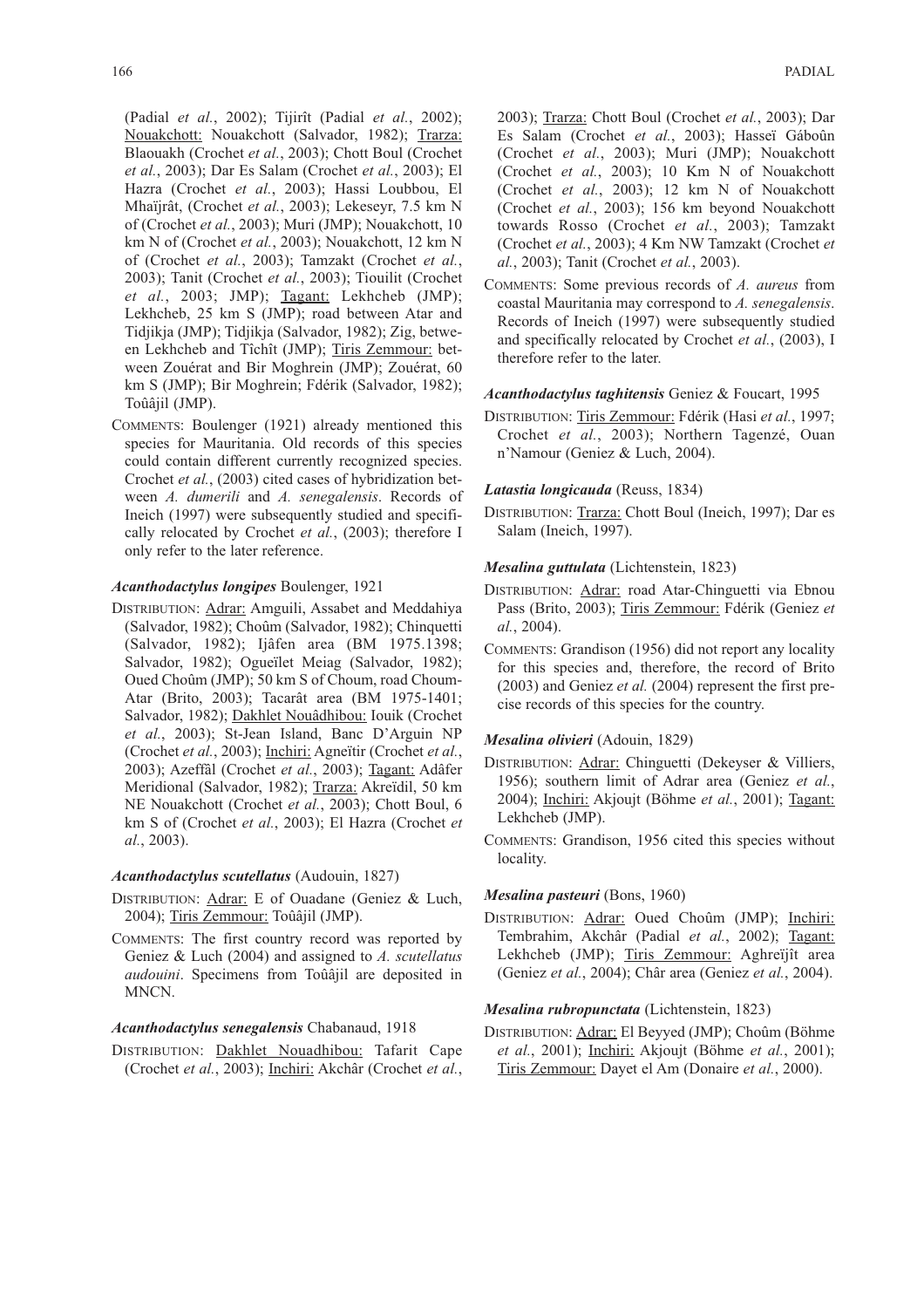# SCINCIDAE

*Chalcides ocellatus* (Forskal, 1775)

DISTRIBUTION: Adrar: Chinguetti (Dekeyser & Villiers, 1956); Hodh El Gharbi: Ayoûn El Atroûs (JMP).

### *Scincopus fasciatus* Peters, 1864

- DISTRIBUTION: Adrar: Nterguent, near Atar (Geniez *et al.*, 2004); Trarza: near Tiguent (Böhme *et al.*, 2001).
- COMMENTS: Welch (1982) already cited this species without locality.

### *Scincus albifasciatus* Boulenger, 1890

- DISTRIBUTION: Adrar: Atar (Arnold & Levinton, 1977); Ain Savra (JMP); Ben Amira (JMP); Chinguetti (Arnold & Levinton, 1977); Choûm (Arnold & Levinton, 1977); Legleitât (Arnold & Levinton, 1977); Kanoal, Oued Séguelil (Dekeyser & Villiers, 1956); Oued Aïmou (Angel, 1938); Oued Choûm (JMP); Zerga mountains, about 34 km WSW of Chinguetti (Geniez & Arnold, 2006); Dakhlet-Nouâdhibou: Boû Lanouâr (JMP); Inâl (Geniez *et al.*, 2004); Tassiast (Arnold & Levinton, 1977); Hodh El Gharbi: Ayoûn El Atroûs (JMP); Inchiri: Akchâr, Tânît (Ineich, 1997); Agneïtîr (Ineich, 1997); Azeffâl (Ineich, 1997); Boudarga (JMP); Nouakchott: Nouakchott (Arnold & Levinton, 1977); Tiris Zemmour: N from Fdérik (Geniez *et al.*, 2004); Tourîne area (Geniez *et al.*, 2004); Trarza: without locality (Arnold & Levinton, 1977).
- COMMENTS: Arnold and Levinton (1977) considered most Mauritanian populations as *S. scincus albifasciatus*, but they found differences in colour pattern among specimens from the Adrar region, even in the same locality.

## *Sphenops delislii* (Lataste, 1876)

DISTRIBUTION: Adrar: Chinguetti **(**Dekeyser & Villiers, 1956); Dakhlet Nouâdhibou: road from Boû Lanouâr to Choum, around Inâl and Tmeïmîchât (Geniez *et al.*, 2004).

# *Sphenops sphenopsiformis* (Duméril, 1856)

DISTRIBUTION: Dakhlet-Nouâdhibou: Cap Blanc (Grandison, 1956; Salvador, 1982; Welch, 1982; Le Berre, 1989; Bons & Geniez, 1996; Ineich, 1997; Geniez et al., 2004); Inchiri: Akjoujt (Pellegrin, 1910).

### *Trachylepis perrotetii* (Duméril & Bibron, 1839)

DISTRIBUTION: Trarza: Chott Boul (Ineich, 1997); Dar es Salam (Ineich, 1997).

### VARANIDAE

### *Varanus exanthematicus* (Bosc, 1792)

- DISTRIBUTION: Hodh El Gharbi: Foulania (JMP); Trarza: Dar es Salam (Ineich, 1997).
- COMMENTS: Böhme (2003) also mentions *V. exanthematicus* for Subsaharan Mauritania.

# *Varanus griseus* (Daudin, 1803)

- DISTRIBUTION: Adrar: Kanoal, Oued Séguelil (Dekeyser & Villiers, 1956); Ouadane area (Geniez *et al.*, 2004); Oued Choûm (JMP); Tin Demane (Geniez *et al.*, 2004); 20º15'S/13º16' (Pleguezuelos *et al.*, 2005); Dakhlet-Nouâdhibou: Cap Blanc (Böttger, 1921; Geniez et al., 2004); Hodh El Gharbi: Ayoûn El Atroûs (JMP); Inchiri: Bennichchâb (JMP); Chekraf (Padial *et al.*, 2002); S from Akjoujt (Böhme *et al.*, 2001); Nouakchott: N from Nouakchott (Ineich, 1997); Tagant: Lekhcheb (JMP); Trarza: Boutlimit (JMP); Tamzakt (Ineich, 1997).
- COMMENTS: *V. g. griseus* is the subspecies present in Mauritania (Böhme, 2003).

*Varanus niloticus* Linnaeus, 1766

- DISTRIBUTION: Assaba: Bou Bleï'îne (JMP); Bougari (Nickel, 2003); Hodh Ech Chargui: Mahmûdé Lake (Nickel, 2003); Hodh El Gharbi: Zoueina (JMP); Tagant: Guelta Fanar (JMP); Guelta Matmata (JMP); Trarza: Chott Boul (Ineich, 1997); Dar es Salam (Ineich, 1997); road Diama-Rosso (Brito, 2003).
- COMMENTS: This species can be found in isolated wetlands surrounded by dunes in the Assaba region.

### **SERPENTES**

# LEPTOTYPHLOPIDAE

# *Leptotyphlops algeriensis* (Jaquet, 1896)

- DISTRIBUTION: Adrar: Kanoal, Oued Séguelil (Dekeyser & Villiers, 1956).
- COMMENTS: this species was considered a synonym of *L. macrorhynchus* until very recently (Hahn & Wallach, 1998), but it was subsequently resurrected by Trape (2002).

### *Leptotyphlops boueti* (Chabanaud, 1917)

- DISTRIBUTION: Brakna: Aleg (Villiers, 1950); Hodh El Gharbi: Aioûn el Atroûs (Villiers, 1950).
- COMMENTS: cited by Villiers as *L. narirostris boueti* following the opinion of A. Loveridge [see Remarks on Hahn & Wallach (1998) for this species].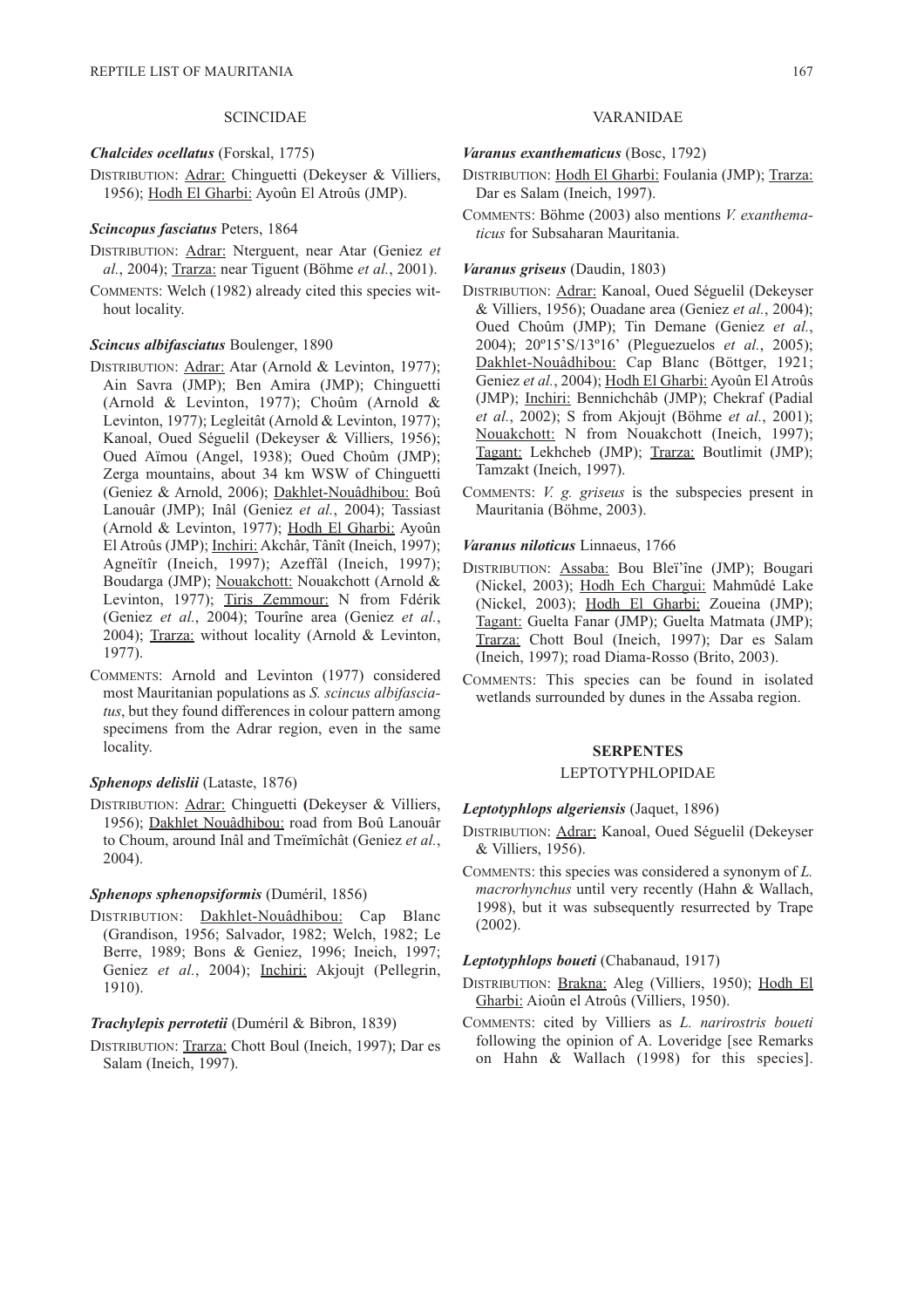Nevertheless, the later authors mentioned significant differences between specimens of *L. narirostris* and *L. boueti*. Trape (2002) used the combination *L. boueti.* Under this author's view, the species shows differential characters [following Hahn & Wallach's, (1998) observations] that support its specific status.

### *Leptotyphlops cairi* (Dumeril & Bribon, 1844)

- DISTRIBUTION: Trarza: without locality (BMNH 1913.5.9.45) (Hahn & Wallach, 1998).
- COMMENTS: Welch (1982) listed this species without locality for the country, probably on the basis of the single specimen collected by Audan and deposited in the British Museum of Natural History.

# TYPHLOPIDAE

### *Typhlops etheridgei* Wallach, 2002

- DISTRIBUTION: Adrar: between Atar and Choum (Wallach, 2002).
- COMMENTS: this species is endemic for Mauritania and only known from the type locality (between Atar and Choûm along Route Nationale 1, a distance of ca. 85 air km through the Amsâga region, western Adrar Region, west-central Mauritania).

### BOIDAE

# *Gongylophis muelleri* Boulenger, 1892

- DISTRIBUTION: Inchiri: between Akjoujt and the ocean (Angel, 1938); Tasiast, Oued Aïmou (Angel, 1938); Trarza: Bafrechié (Villiers, 1954); R'kiz (Villiers, 1954); without locality (Boulenger, 1919).
- COMMENTS: Angel (1938) described *E. m. subniger* from Tasiast, Oued Aïmou. Villiers (1954) detected some morphological differences between the specimens from Mauritania studied by him and this subspecies. Ineich (1997) cited this species for the Mauritanian coast without locality.

# ATRACTASPIDIDAE

### *Atractaspis microlepidota* Günther, 1866

- DISTRIBUTION: Trarza: without locality (Boulenger, 1919, Angel, 1933, Villiers, 1950, 1951)
- COMMENTS: Many authors have cited this species for Mauritania (Boulenger, 1919; Angel, 1933; Villiers, 1950; Villiers, 1951; Villiers, 1975; Welch, 1982; Hughes, 1983; Le Berre, 1989; Chippaux, 2001), but none have given any precise locality.

*Atractaspis micropholis* Gunther, 1872

- DISTRIBUTION: Hodh Ech Chargui: Adel Bagrou (H. Nickel pers. comm.)
- COMMENTS: Welch (1982) cited this species without locality.

### COLUBRIDAE

# *Hemorrhois algirus* (Jan, 1863)

- DISTRIBUTION: Dakhlet-Nouâdhibou: Nouâdhibou (Chabanaud, 1924; Monod, 1928); Tiris Zemmour: between Zemmour and Bir Moghrein (Geniez *et al.*, 2004); Fdérik (Villiers, 1950); aprox 100 km S from Bir Moghrein (Geniez *et al.*, 2004).
- COMMENTS: *H. a. intermedius* is the subspecies present in Mauritania.

# *Hemorrhois dorri* (Lataste, 1888)

DISTRIBUTION: Assaba: Metraucha (Nickel, 2003)**.**

# *Dasypeltis scabra* (Linnaeus, 1759)

DISTRIBUTION: Trarza: Tamzakt (Ineich, 1997); Dar es Salam (Ineich, 1997).

### *Lamprophis fuliginosus* (Boié, 1827)

- DISTRIBUTION: Nouakchott: Nouakchott (Thorpe & McCarthy, 1978); Trarza: without locality (Boulenger, 1919; Villiers, 1950).
- *Lytorhynchus diadema* (Duméril, Bibron & Duméril, 1854)
- DISTRIBUTION: Adrar: Kanoal, Oued Séguelil (Dekeyser & Villiers, 1956); Dakhlet-Nouâdhibou: Nouâdhibou (Villiers, 1950); Inâl (Geniez *et al.*, 2004); Isnaía, near Cap Timirist (Villiers, 1954); Inchiri: Akjoujt (Pellegrin, 1910, 1911); Azeffâl (Geniez *et al.*, 2004); Nouakchott: Nouakchott (Ineich, 1997); Tagant: Bir el Fouj, NW Tîchît (Villiers, 1956); Tiris Zemmour: W from Touâjîl, Aghreïjît area (Geniez *et al.*, 2004); Trarza: Tamzakt (Ineich, 1997).

### *Prosymna meleagris* (Reinhardt, 1843)

DISTRIBUTION: Mauritania, without locality (Welch, 1982).

# *Scutophis moilensis* (Reuss, 1834)

DISTRIBUTION: Adrar: El Berbera (Villiers, 1950, 1951); Dakhlet-Nouâdhibou: El Aïouej, NW Mauritanien, 60 Km NE from Port Etienne/Nouadhibou (Angel, 1939); Inchiri: between Akjoujt and the Ocean (Angel, 1938); Nouakchott: Nouakchott; Tiris Zemmour: between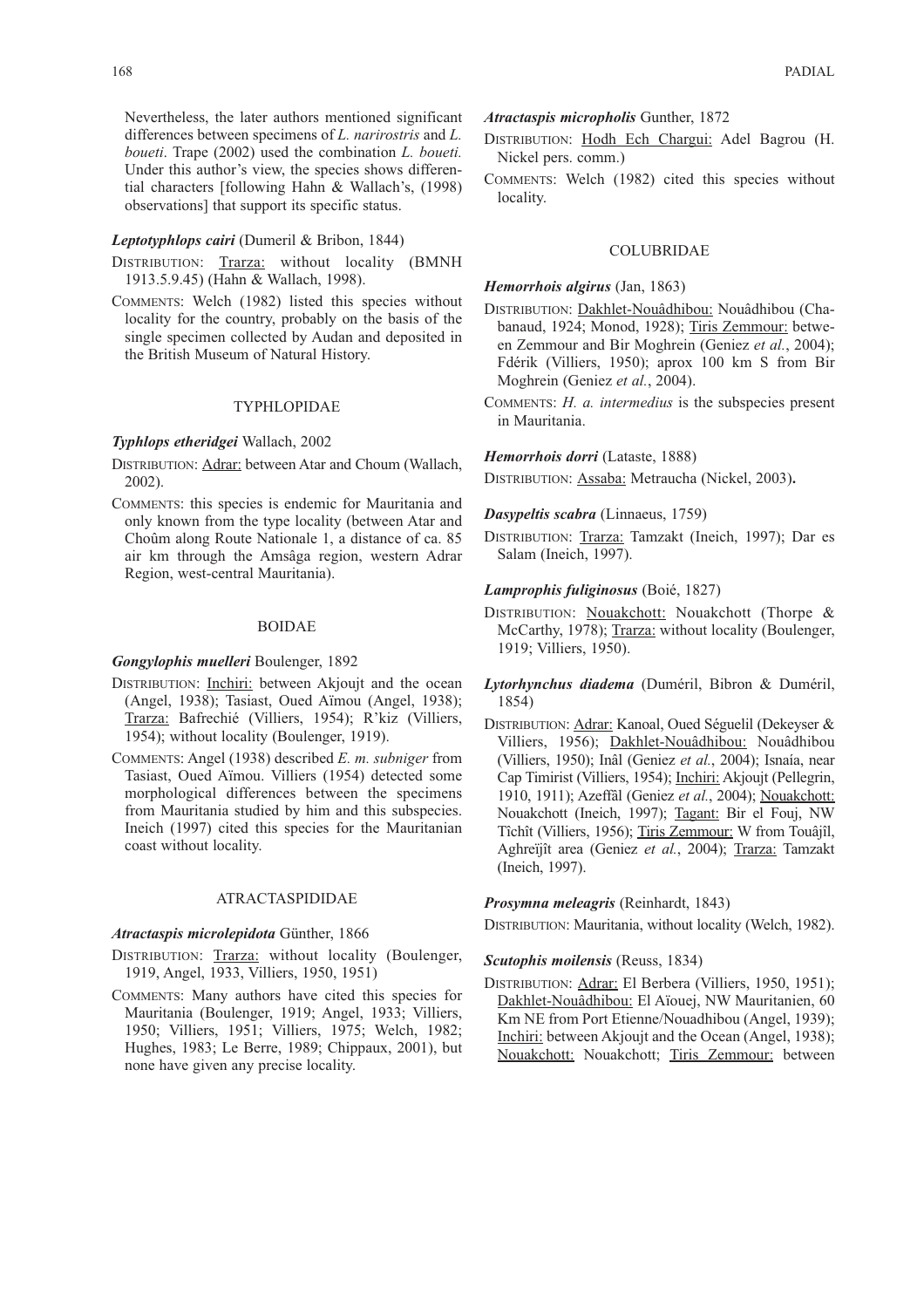Fdérik and Bir Moghrein (Geniez *et al.*, 2004); Bir Moghrein (Geniez *et al.*, 2004); Châr area (Geniez *et al.*, 2004); Fdérik (Villiers, 1950b); Trarza: Tamzakt (Ineich, 1997).

COMMENTS: Boulenger (1919) cited *Malpolon mospessulanus* for "borders of the Mediterranean, southwards to Mauritania". Villiers (1950) considered this record doubtful, and suggested that Boulenger's specimen may have been found in South Morocco. This species reaches Dakhla (West Sahara).

### *Psammophis elegans* Shaw, 1802

- DISTRIBUTION: Assaba: Metraucha (Nickel, 2003); Trarza: cited by Boulenger (1919), without locality (see also Villiers, 1950, 1951).
- COMMENTS: Although many authors cited this species for Mauritania, the only precise record corresponds to that of Nickel (2003) for the Assaba region. The taxonomic status and geographical assignation of records to species of the genus *Psammophis* is problematic, see (Chippaux, 2001) and Trape and Mané (2002).

# *Psammophis phillipsi* (Hallowell, 1844)

DISTRIBUTION: Trarza: Chott Boul (Ineich, 1997).

COMMENTS: See comments on *P. elegans*.

# *Psammophis schokari* (Forskal, 1775)

- DISTRIBUTION: Adrar: Atar (Villiers, 1950); Oued Choûm (JMP); Dakhlet-Nouâdhibou: Nouâdhibou (Chabanaud, 1924; Monod, 1928; Bons & Geniez, 1996); Inchiri: Agneïtîr (Ineich, 1997); Azeffâl (Padial *et al.*, 2002); Akjoujt (Angel, 1938; Loveridge, 1941); between Akjoujt and the Ocean (Angel, 1938); Nouakchott: Nouakchott (Ineich, 1997); Tiris Zemmour: Bir Mogrein (Geniez *et al.*, 2004); Châr area (Geniez *et al.*, 2004); Trarza: Chott Boul (Ineich, 1997); near the Senegal border (Ineich, 1997); Tamzakt (Ineich, 1997); without locality (Boulenger, 1919; Villiers, 1950).
- COMMENTS: Loveridge (1941) cited *P. schokari* as *P. sibilans schokari* from Akjoujt. Angel & Lothe (1938) cited this species for Mauritania without locality. See comments on *P. elegans*.

# *Psammophis sibilans* (Linnaeus, 1758)

DISTRIBUTION: Trarza: Villiers (1950) mentioned two specimens from Trarza deposited in the BM. See comments on *P. elegans*.

# *Spalerosophis diadema* (Schlegel, 1837)

DISTRIBUTION: Adrar: Atar (Villiers, 1950; Geniez *et al.*, 2004); Trarza: Tamzakt (Ineich, 1997).

- DISTRIBUTION: Guidimaka: without locality (typus of *Tarbophis guidimakaensis*) (Chabanaud, 1916; see also Villiers, 1950); Trarza: without locality (Boulenger, 1919).
- COMMENTS: Cited as *T. obtusus* (Reuss, 1834) for Trarza region without locality by Boulenger (1919) and subsequent authors (Villiers, 1950; Villiers, 1975; Welch, 1982; Le Berre, 1989; Hasi *et al.*, 1997; Chippaux, 2001), probably followed Boulenger's record. Welch (1982) cited this species as *Telescopus dhara obtusus*. Geniez *et al.* (2004) cited this species for Ichargan, in the Zemmour Mountains near the Mauritanian border. Hence, this species is expected to occur also in northern Mauritania.

#### *Ramphiophis oxyrynchus* (Rheinhardt, 1843)

DISTRIBUTION: Trarza: Diwaling National Park (Nickel, 2003).

### ELAPIDAE

# *Elapsoidea semiannulata* Bocage, 1882

DISTRIBUTION: Guidimaka: without locality (Angel, 1933).

COMMENTS: cited by Angel (1933) as *E. sundevalli guntherii* (see also Villiers, 1950).

### *Naja katiensis* Angel, 1922

DISTRIBUTION: **"**Sud de la Mauritanie" (Villiers, 1975).

### *Naja nigricollis* Reinhardt, 1843

- DISTRIBUTION: Gorgol: M'bout (Villiers, 1950); Nouakchott: Nouakchott (Villiers, 1950); Trarza: Boutlimit (Villiers, 1950).
- COMMENTS: Villiers (1951) gives the same records.

### PYTHONIDAE

### *Python sebae* Gmelin, 1788

- DISTRIBUTION: Assaba: Bougari (Nickel, 2003); Metraucha (Nickel, 2003); Gorgol: M'bout (Villiers, 1950); Guidimaka: Boudami (Villiers, 1950); Meyane (Villiers, 1950); Hodh Ech Chargui: Mahmûdé Lake (Nickel, 2003; Padial, 2003); Tagant: Tamourt en Naaj (Padial, 2003); Trarza: 20 km N of N'Diago (Padial, 2003), Diawling National Park (Ineich, 1997); R'Kiz (Villiers, 1950).
- COMMENTS: see Padial (2003) for a recent revision on the status of this species in Mauritania.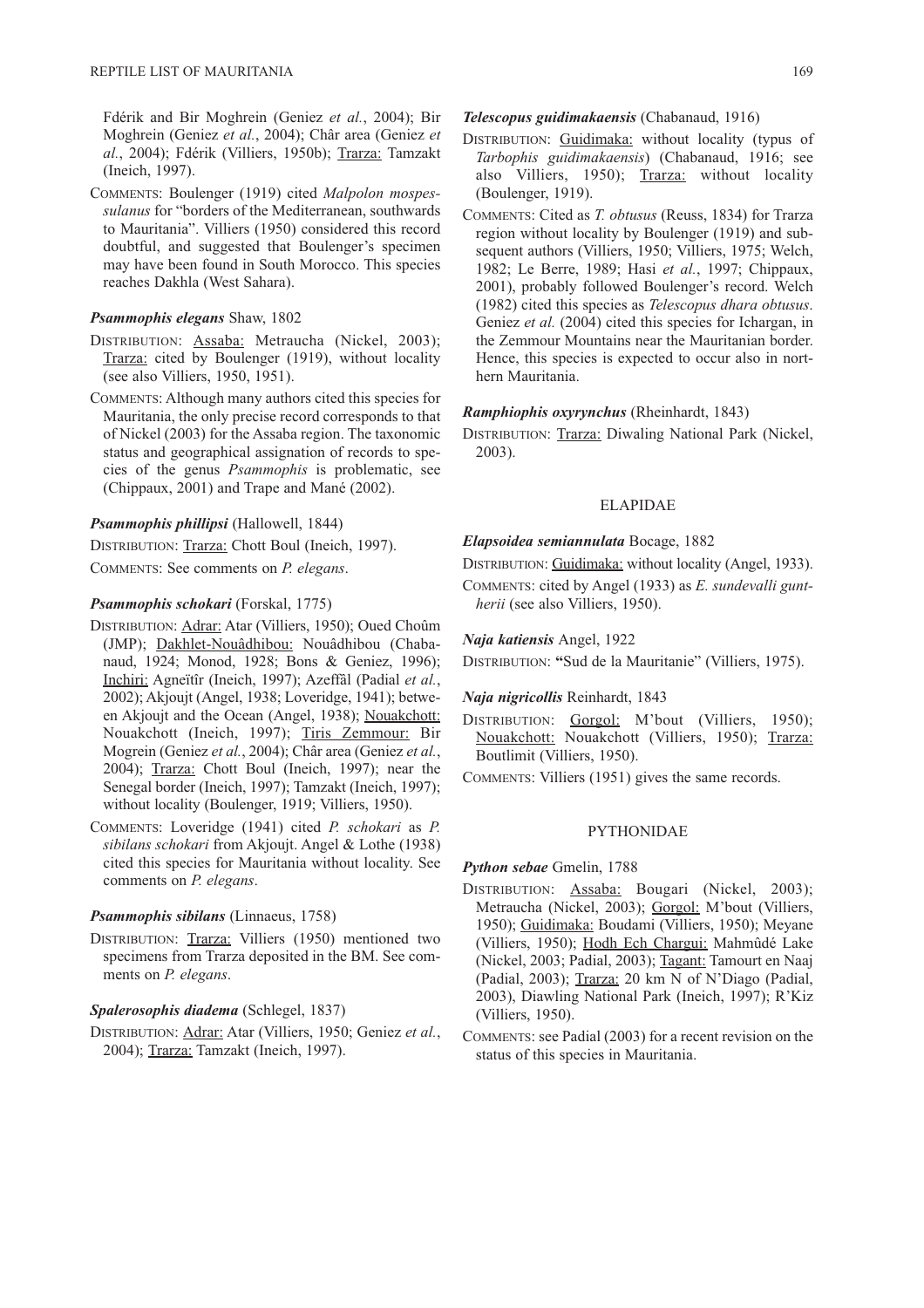### VIPERIDAE

# *Causus maculatus* (Hallowell, 1842)

- DISTRIBUTION: Trarza: without locality (Chabanaud, 1916).
- COMMENTS: Cited by Chabanaud (1916) and subsequently by Angel and Lothe (1938) and Villiers (1950) as *Causus rhombeatus*.

# *Cerastes cerastes* (Linnaeus, 1758)

DISTRIBUTION: Adrar: Aouelloul (Villiers, 1950, 1951); Atar (Villiers, 1951); between Tmeïmîchât and Choûm (Geniez *et al.*, 2004); Choûm (Geniez *et al.*, 2004); Kanoal, Oued Séguelil (Dekeyser & Villiers, 1956); Oued Choûm (JMP); Dakhlet-Nouâdhibou: between Boû Lanouâr and Inâl (Geniez *et al.*, 2004); Marzouba (Padial *et al.*, 2002); Nouâdhibou (Böttger, 1921); Tanoudert (Angel, 1939); Gorgol: M'Bout (Villiers, 1950)**;** Inchiri: Akchâr, Tânît (Ineich, 1997); Akjoujt (Angel, 1938, Villiers, 1950); Aleibataf (Pellegrin, 1910); between Akjoujt and the ocean (Angel, 1938); Nouakchott: Nouakchott (Ineich, 1997); Tagant: Zig, between Lekhcheb and Tîchît (JMP); Tiris Zemmour: Bir Mogrein (Geniez *et al.*, 2004); Fdérik (Villiers, 1950); Hasi el Fogra (Donaire *et al.*, 2000); Trarza: Aleib Ataf (Pellegrin, 1911); Boutlimit (Villiers, 1950); Tamzakt (Ineich, 1997).

#### *Cerastes vipera* (Linnaeus, 1758)

- DISTRIBUTION: Adrar: between Tmeïmîchât and Choûm (Geniez *et al.*, 2004); Chinguetti (Villiers, 1950; Dekeyser & Villiers, 1956); Oued Choûm (JMP); Ouadane area (Geniez *et al.*, 2004); Southern Adrar (Geniez *et al.*, 2004); Dakhlet-Nouâdhibou: Boû Lanouâr area (Bons & Geniez, 1996); Inchiri: Agneïtîr (Ineich, 1997); Akchâr, Tânît (Ineich, 1997); Aleibataf (Pellegrin, 1910); Azeffâl (Ineich, 1997); Bennichchâb, 25 km S (JMP); between Akjoujt and the ocean (Angel, 1938); Nouakchott: Nouakchott (Ineich, 1997); Tiris Zemmour: El Hammâmi area (Geniez *et al.*, 2004); Tagant: Lekhcheb (JMP).
- COMMENTS: Angel & Lothe (1938) cited this species for Saharan Mauritania.

### *Bitis arietans* (Merrem, 1820)

DISTRIBUTION: Gorgol: M'Bout (Villiers, 1950); Guidimaka: Sélibabi (Villiers, 1950); Trarza: Boutlimit (Villiers, 1950).

#### *Echis leucogaster* Roman, 1972

DISTRIBUTION: Adrar: Atar (Villiers, 1950); Oued El Akhdar (Villiers, 1950, 1951); El Ouedï; Guelta Hamdoun (Dekeyser & Villiers, 1956); Iriji (Dekeyser & Villiers, 1956); Hodh Ech Chargui: without concrete locality (Chippaux, 2001); Hodh El Gharbi: Ayoûn El Atroûs (JMP); Oumm El Khez (JMP); Trarza: between Nouakchott et Saint-Louis (Villiers, 1954); Marais de Toumboss (Villiers, 1954), près Keur Massène (Villiers, 1954); R'kiz (Villiers, 1954).

COMMENTS: Another possible record is from northern Mauritania, in Kreyma el Maijat, between Houmat and Doloa (Aymerich *et al.*, 2004; Geniez *et al.*, 2004).

### *Echis ocellatus* Stemmler, 1970

- DISTRIBUTION: Trarza: without locality (Villiers, 1950; Chippaux, 2001).
- COMMENTS: Most of these records may correspond to *E. leucogaster*. Those from Trarza have been cited as *E. ocellatus* by Chippaux (2001). Villiers (1950) cited it as *E. carinatus*.

### **CROCODYLIA**

### **CROCODYLIDAE**

#### *Crocodylus cataphractus* Cuvier, 1825

- DISTRIBUTION: Senegal River (Fuchs *et al.*, 1974; Villiers, 1958).
- COMMENTS: Specimens cited for Guelta Matamata of Tagant (Staudinger, 1929) correspond to *C. suchus*.

# *Crocodylus suchus* (Geoffroy Saint-Hilaire, 1807)

- DISTRIBUTION: Assaba: Bougari (Nickel, 2003); Metraucha (Nickel, 2003); Hodh Ech Chargui: Lake Dendaré; Tagant: Amzouzef (Behra, 1994); Ederoum (Behra, 1994); Guelta Fanar (JMP obs), Guelta Matmata (Staudinger, 1929; Behra, 1994; JMP); Laout (Behra, 1994); Rh Zembou (Behra, 1994).
- COMMENTS: Crocodiles were cited historically for Mauritania. For example in Lake Calula and M'bout in the Wilaya Gorgol, Lake Dendaré in Hodh Ech Chargui, and in Hodh El Gharbi (Pellegrin, 1911; Monod, 1921; Staudinger, 1929; Spatz, 1930; Joleaud, 1933; Villiers, 1958; Le Berre, 1989). Most records corresponded to Tagant and Assaba, where around 28 Gueltas still harbour crocodiles (Shine *et al.*, 2001). We herein report those localities where the presence of this species was confirmed recently (see: Behra, 1994; Shine *et al.*, 2001 and Nickel, 2003 for updated information). Phylogenetic analyses (Schmitz *et al.*, 2003) indicate that West African populations currently considered *C. niloticus* correspond to *C. suchus* (Geoffroy, 1807) while *C. niloticus* is restricted to East Africa.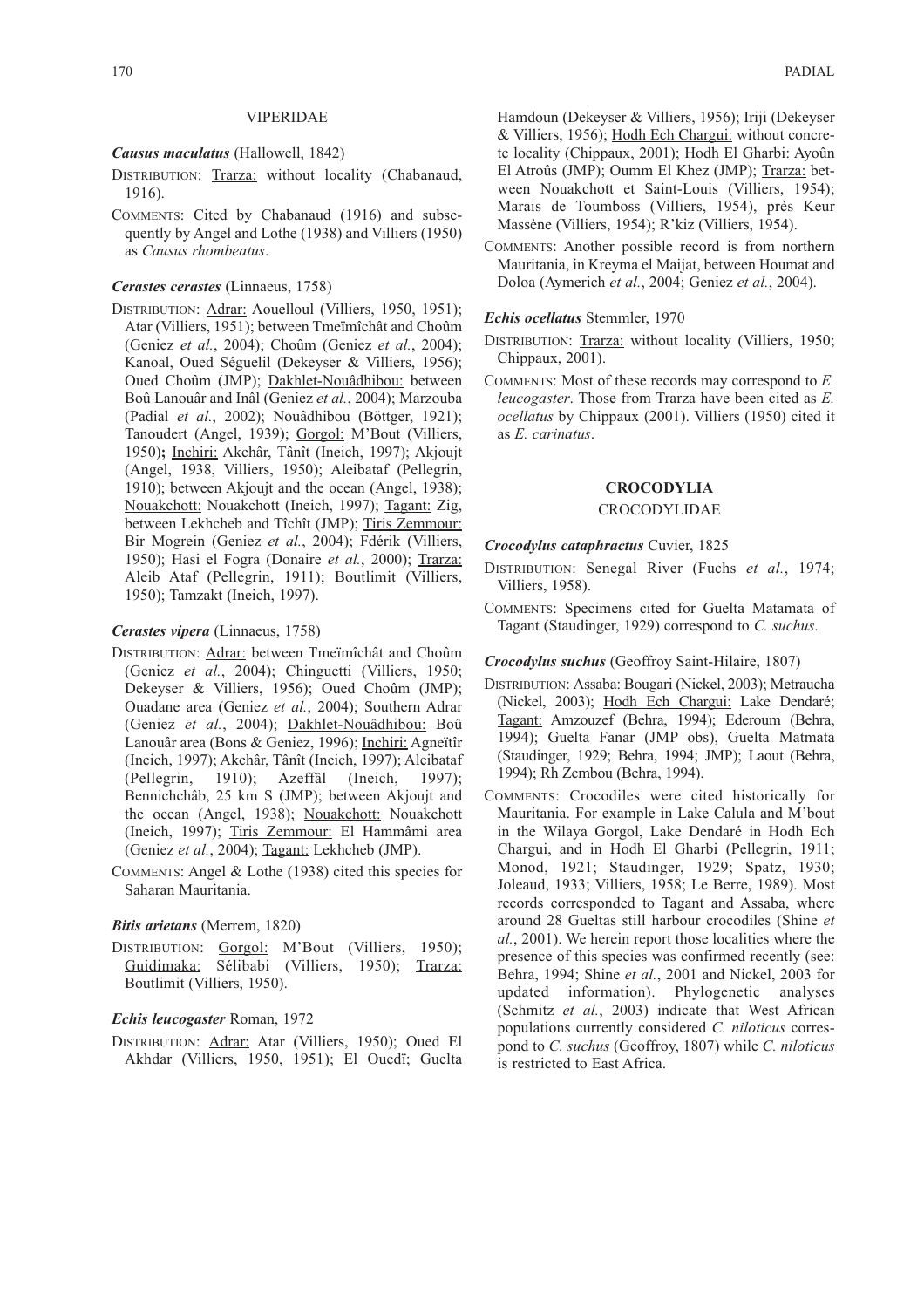# **TESTUDINES**

# CHELONIIDAE

# *Caretta caretta* (Linnaeus, 1758)

- DISTRIBUTION: Dakhlet-Nouâdhibou: Baie du Cansado (Maigret, 1983; Arvy *et al.*, 1996); Baie du Lévrier (Maigret, 1983; Arvy *et al.*, 1996); Banc d'Arguin National Park; Cap Blanc (Bons & Geniez, 1996); Nouâdhibou (Maigret, 1983; Arvy *et al.*, 1996); Pointe des Coquillages (Maigret, 1983; Arvy *et al.*, 1996); Pointe des Crabes (Maigret, 1983; Arvy *et al.*, 1996).
- COMMENTS: Bons & Geniez (1996) also reported the information of Maigret (1983). Arvy & Dia (1997) reported this species for most of all the coastal area of Mauritania.

### *Chelonia mydas* (Linnaeus, 1758)

- DISTRIBUTION: Dakhlet-Nouâdhibou: Baie d'Arguin (Maigret, 1983; Arvy *et al.*, 1996); Baie du l'Etoile (Maigret, 1983; Arvy *et al.*, 1996); Baie du Lévrier (Maigret, 1983; Arvy *et al.*, 1996); Banc d'Arguin National Park (Padial *et al.*, 2002); Cap Arguin (Maigret, 1975); Ile Marguerite (Maigret, 1983; Arvy *et al.*, 1996); Iouîk (Maigret, 1983; Arvy *et al.*, 1996); Nouâdhibou (Maigret, 1983; Arvy *et al.*, 1996); Inchiri: El Mhaïjrât (Arvy *et al.*, 1996); Jraïf (Arvy *et al.*, 1996); Trarza: Blaouakh (Arvy *et al.*, 1996); Campament 28 (Arvy *et al.*, 1996); Campament 65 (Arvy *et al.*, 1996); Nouakchott (Arvy *et al.*, 1996).
- COMMENTS: Geniez & Bons (1996) cited this species for all the Cap Blanc area. Arvy & Dia (1997) reported this species for all the Mauritanian coast.

# *Eretmochelys imbricata* (Linnaeus, 1766)

- DISTRIBUTION: Dakhlet-Nouâdhibou: Iouîk (Maigret, 1983; Arvy *et al.*, 1996); Nouâdhibou (Maigret, 1983; Arvy et al., 1996); Trarza: Blaouakh (Maigret, 1983; Arvy *et al.*, 1996); Campament 65 (Maigret, 1983; Arvy *et al.*, 1996); El Msid (Maigret, 1983; Arvy *et al.*, 1996); Nouakchott: Port of Nouakchott (Arvy *et al.*, 1996).
- COMMENTS: Arvy & Dia (1997) also reported this species for the coastal area (Grand Plage).

#### *Lepidochelys kempii* (Garman, 1880)

DISTRIBUTION: Nouakchott: Port of Nouakchott (Arvy *et al.*, 1996; Arvy & Dia, 1997); Trarza: Campament 28 (Arvy *et al.*, 1996).

### *Lepidochelys olivacea* (Eschscholtz, 1829)

DISTRIBUTION: Dakhlet-Nouâdhibou: Nouâdhibou (Villiers, 1958; Bons & Geniez, 1996); Nouâmghâr (Arvy & Dia, 1997).

# DERMOCHELYIDAE

# *Dermochelys coriacea* (Vandelli, 1761)

- DISTRIBUTION: Dakhlet-Nouâdhibou: Baie de Cansado (Maigret, 1983; Arvy *et al.*, 1996; JMP); Baie de Etoile (Maigret, 1983; Arvy *et al.*, 1996); Baie du Repos (Maigret, 1983; Arvy *et al.*, 1996); Bahie du Lévrier (Maigret, 1983; Arvy *et al.*, 1996; Arvy & Dia, 1997); Plage SIGP (Maigret, 1983; Arvy *et al.*, 1996); Cap Timirist (Maigret, 1983; Arvy *et al.*, 1996).
- COMMENTS: JMP and R. García Romo released an adult specimen accidentally trapped in an abandoned net in Cansado Bay, near Nouadhibou. Bons & Geniez reported the records of Maigret (1975, 1983) for Cap Blanc area.

### EMYDIDAE

### *Mauremys leprosa* (Scheweiger, 1812)

- DISTRIBUTION: Adrar: without locality (Villiers, 1958; Le Berre, 1989; Geniez *et al.*, 2004); Tiris Zemmour: Idjil, near Fdérik (Villiers, 1958; Le Berre, 1989; Geniez *et al.*, 2004); near Western Sahara border (Loveridge & Williams, 1957).
- COMMENTS: These localities are isolated wetlands in Saharan Mauritania. People of Fdérik mentioned that the only wetland of the region disappeared due to water pumping for iron extraction. This activity may have led to the extinction of this terrapin population. There is no recent record of this species for the country but its presence in the Adrar or adjacent areas is still hoped for. Nevertheless, Dekeyser & Villiers (1956) did not record this species there.

# PELOMEDUSIDAE.

*Pelusios adansoni* (Schweigger, 1812) DISTRIBUTION: Senegal River (Iverson, 1992). COMMENTS: no concrete record in known.

*Pelomedusa subrufa* (Bonnaterra, 1789)

DISTRIBUTION: Senegal River (Iverson, 1992) COMMENTS: no concrete record is known.

# TESTUDINIDAE

*Geochelone sulcata* (Miller, 1779) DISTRIBUTION: Assaba: Kiffa (Arvy *et al.*, 1997); Brakna: Aleg (Arvy *et al.*, 1997); Bogué (Arvy *et al.*, 1997);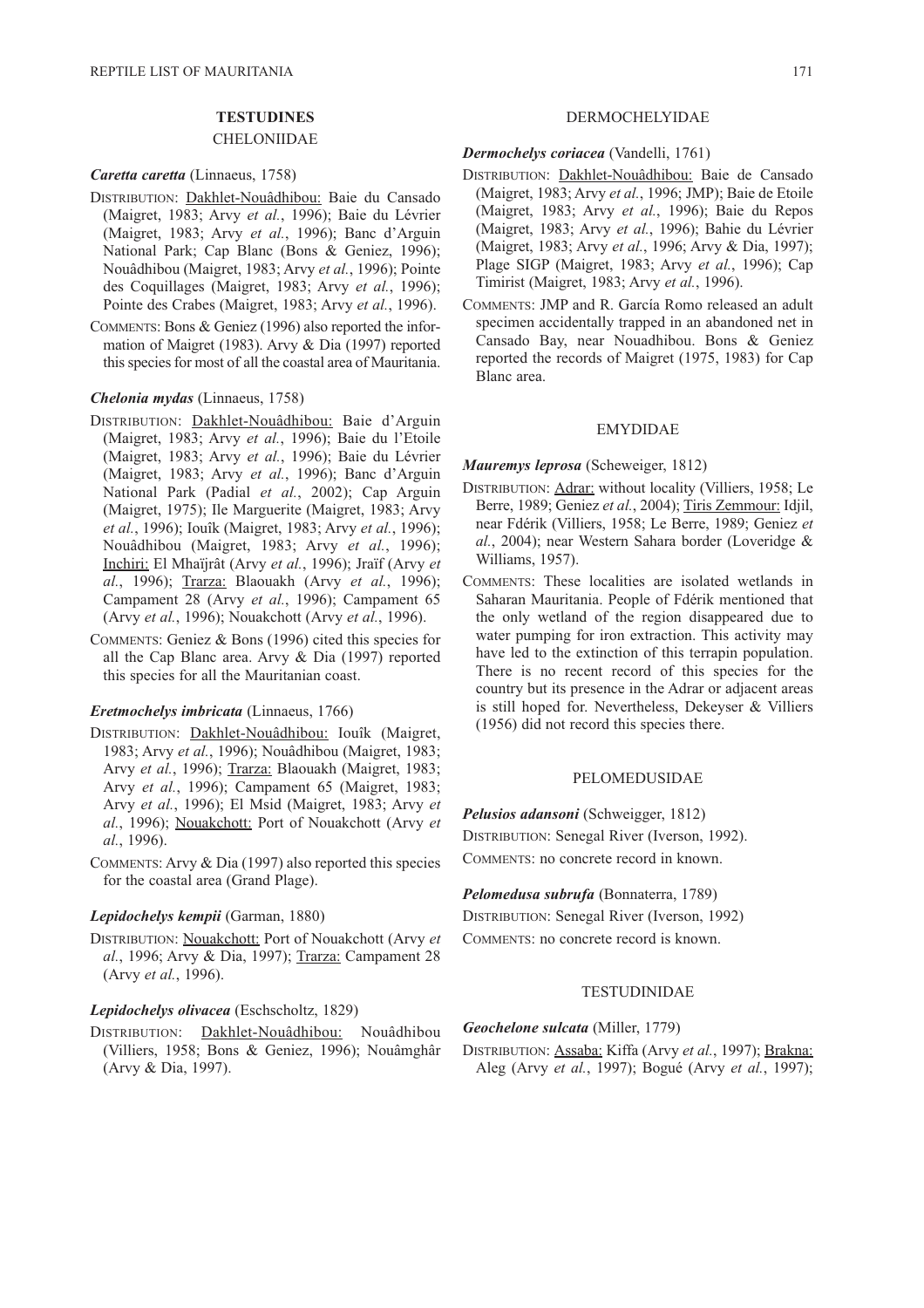Guidimaka: Sélibabi **(**Arvy *et al.*, 1997); Nouakchott: Nouakchott (Joger, 1981; Arvy *et al.*, 1997); Tagant: Massif montagneux du Sud du Tagant (Arvy *et al.*, 1997); Trarza: Amnéguir (Arvy *et al.*, 1997); Boutlimit (Arvy *et al.*, 1997); Hasseida (Arvy *et al.*, 1997); Méderdra (Arvy *et al.*, 1997); Parc National du Diawling et Dune littorale (Arvy *et al.*, 1997); Rosso (Arvy *et al.*, 1997); Tiguent (Arvy *et al.*, 1997).

### TRIONYCHIDAE

*Cyclanorbis senegalensis* (Duméril & Bibron, 1835)

DISTRIBUTION: Senegal River (Iverson, 1992; Joger & Lambert, 1996).

COMMENTS: no concrete record is known.

*Trionyx triunguis* (Forskal, 1775)

DISTRIBUTION: Senegal River (Iverson, 1992).

COMMENTS: no concrete record is known.

### **Discussion**

Some of the species cited in the literature or in the Internet databases should be removed from the lists. For example, *Psammodromus algirus* (Linnaeus, 1766) ranges from southern France to South Morocco (Bons & Geniez, 1996). The record for Mauritania without locality (see Welch, 1982) is surely an error and I therefore exclude this species from the list. *Saurodactylus brosseti* Bons & Pasteur, 1957, cited for the Banc d'Arguin (Mahe, 1985 *in* Geniez & Bons, 1996), was surely mistaken for *Tropiocolotes tripolitanus* (Geniez & Bons, 1996). However, *S. brosseti* may occur in northern Mauritania since it has been cited for Zemmour and Tindouf (Geniez *et al.*, 2004). *Ptyodactylus hasselquistii hasselquistii* (Donndorff, 1798) was cited for Mauritania without locality (Welch, 1982). In a revision of this group, Heimes (1987) did not cite this species for the country and the nearest record in his distribution map corresponds to *P. h. ragazzi* from central Mali. Although the presence of *Ptyodactylus* is likely, I prefer to exclude this genus from the list until there is additional evidence of its presence in the country. Chabanaud (1917) cited *Tarentola delalandii* for Saharan Mauritania, a species that is restricted to the Canary Islands. Although we cannot discard an accidental reintroduction of this species in coastal Mauritania, I prefer to exclude this species from the list until confirmation. The record for *Typhlops punctatus* (Leach, 1819) by Wallach (2002) from the dry

savanna of southern Mauritania is a mistake (Wallach, pers. com.). This species has not been recorded for the country to date, although its presence is to be expected because it occurs in northern Senegal (Roux-Estève, 1974). *Malpolon monspessulanus* and *Macroprotodon cucullatus* (Geoffroy St. Hilaire, 1827) were cited by Boulenger (1919) based on collections from Trarza made by Audan (see Villiers, 1950), we consider these records as erroneous, as did Villiers (1950) when he tentatively assigned these records to southern Morocco. The presence of *Naja haje* (Linnaeus, 1758) is not confirmed although it is listed in the EMBL reptile database. Villiers (1950) considered the presence of this species very likely. It occurs in Senegal and Mali, and Chippaux (2001) also included Mauritania within the range of this species without giving any concrete record. Bons & Geniez (1996) and Geniez *et al.* (2004) cited this species for two localities in West Sahara, very close to the Mauritanian border. The absence of any concrete record for Mauritania is most likely due to a lack of sampling. *Pelusios castaneus* (Schweigger, 1812) is cited in the EMBL reptile database, but we were not able to locate any concrete record or reference for this species in Mauritania and, therefore, I tentatively exclude this species from the list. *Mabuya quinquetaeniata* (Lichtenstein, 1823) is listed in the WCMC web site for Mauritania without a concrete reference for corroboration. Nevertheless, this species inhabits adjacent areas in Mali (Joger & Lambert, 1996) and its presence in Mauritania is expected.

The reptile fauna of Mauritania is currently composed of 86 species belonging to 21 families (Table 1). Lacertidae and Colubridae are the most diverse families, and Agamidae, Gekkonidae, Scincidae or Viperidae are also well represented. Among the 80 continental species, 47.5% are Saharan, 33.8% Afrotropical, 16.2% Sahelian and 2.5% Mediterranean. The marine turtles form another important group, with six species. These data contrast with the 53 species (of which only 48 are valid) reported in the most complete and useful Internet database for reptiles (EMBL Reptile Database, 2006). Another database (WCMC, 2006) offers a list of 73 species (of which 65 are valid). The herpetological diversity of Mauritania is in urgent need of a thorough revision, as evidenced by the panorama of reptile diversity reported here.

Among the species expected to occur, at least nine may be found in Saharan environments, fourteen in the Sahelian savannah and two could have been potentially reintroduced. The expected species are as follows: a) Saharan species: *Uromastyx acanthinura*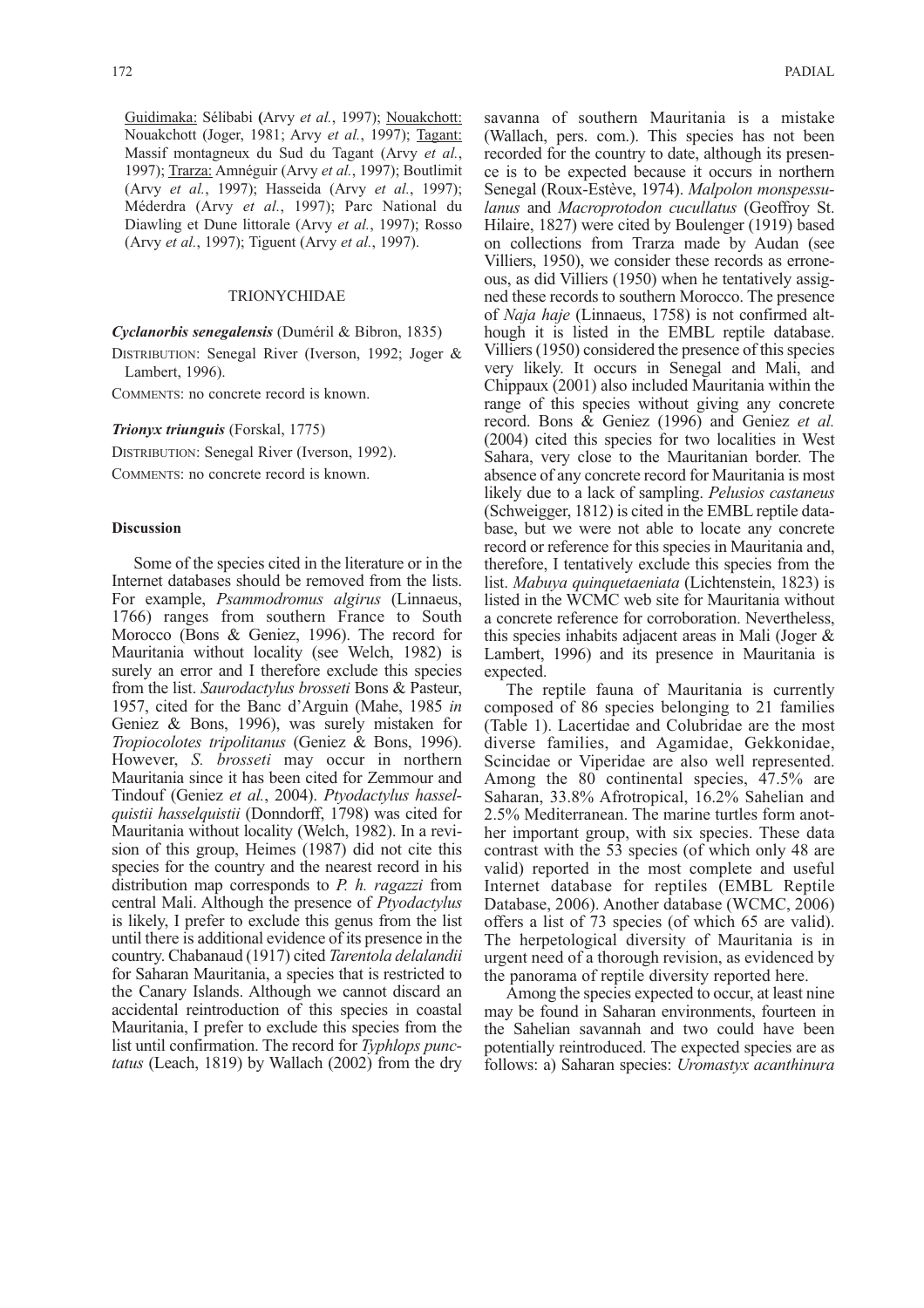Table 1.— Number and percentage of species for each family of Mauritanian reptiles.

Tabla 1.— Número y porcentaje de especies para cada familia de reptiles en Mauritania.

| Family           | <b>Number of species</b> | $\frac{0}{0}$ |
|------------------|--------------------------|---------------|
| Colubridae       | 14                       | 16,3          |
| Lacertidae       | 13                       | 15,1          |
| Gekkonidae       | 10                       | 11,6          |
| Agamidae         | 7                        | 8,1           |
| Scincidae        | 6                        | 7,0           |
| Viperidae        | 6                        | 7,0           |
| Cheloniidae      | 5                        | 5,8           |
| Leptotyphlopidae | 3                        | 3,5           |
| Elapidae         | 3                        | 3,5           |
| Varanidae        | 3                        | 3,5           |
| Atractaspididae  | $\overline{2}$           | 2,3           |
| Chamaleonidae    | $\overline{2}$           | 2,3           |
| Crocodylidae     | $\overline{2}$           | 2,3           |
| Pelomedusidae    | $\overline{2}$           | 2,3           |
| Trionychidae     | $\overline{2}$           | 2,3           |
| Typhlopidae      | 1                        | 1,2           |
| <b>Boidae</b>    | 1                        | 1,2           |
| Dermochelyidae   | 1                        | 1,2           |
| Emydidae         | 1                        | 1,2           |
| Pythonidae       | 1                        | 1,2           |
| Testudinidae     | 1                        | 1,2           |
| <b>TOTAL</b>     | 86                       | 100           |

Bell, 1825; *U. occidentalis* Mateo, Geniez, López-Jurado & Bons, 1998; *Ptyodactylus oudrii* Lataste, 1880; *P. ragazzi* (Andersson, 1898); *Saurodactylus brosseti* Bons & Pasteur, 1957; *Tarentola boehmei* Joger, 1984; *Sphenops boulengeri* (Anderson, 1896); *Macrovipera mauritanica* (Gray, 1849); *Naja haje* (Linnaeus, 1758); b) Sahelian and Afrotropical species: *Agama paragama* Grandison, 1956; *A. sankaranica* Chabanaud, 1918; *A. weiholzi* Wettstein, 1932; *Hemitheconyx caudicinctus* (Duméril, 1851); *Mabuya quinquetaeniata* (Sternfeld, 1917); *Dromophis praeornatus* (Schlegel, 1837); *Lycophidion albomaculatum* Steindachner 1870; *Philothamnus irregularis* (Leach, 1819); *Psammophis rukwae* Spawls, 1983; *Typhlops lineolatus* (Jan, 1864); *T. punctatus* (Leach, 1819); *Echis jogeri* Cherlin, 1990; *Kinixys belliana* (Lataste, 1886); c) introduced species: *Hemidactylus turcicus* (Linnaeus, 1758) and *Tarentola mauritanica* (Linnaeus, 1758).

In summary, more than one hundred reptiles may be present in Mauritania. These data confer on Mauritania a good position in reptile diversity. For example, Joger & Lambert (1997) reported 107 species for Mali, and 48 have been cited for Western Sahara (Geniez *et al.*, 2004). However, we are far from having a complete panorama of the reptile diversity in Mauritania. Most records come from a handful of scattered localities and vast areas remain unexplored. For example, huge Saharan areas in the northern and northeastern parts of the country, and great part of the Sahel savannas in the south, lack any record of reptiles. Moreover, these savannas are highly endangered due to intense wood harvesting (mainly for firewood) and intense agropastoral use. These factors, together with long droughts have quickly transformed the environment. Therefore, most efforts should be oriented toward the study of diversity in the Sahel. The study of isolated wetlands in the Sahara, occupied by a mixture of Saharan and relict Sahelian elements, is also of high relevance if we are to understand the desert/savannah dynamics driven by climatic changes.

#### ACKNOWLEDGEMENTS

Fieldwork was funded by the Spanish International Cooperation Agency (AECI), Asociación Amigos de Doñana and L'Homme et la Nature: Mauritanie. I am specially indebted to Javier Castroviejo for encouraging my fieldwork in Mauritania. To E. Ávila, S. Castroviejo-Fischer, J. De Maille, M. Deida, M. Fadel, R. García-Romo, C. Carballo, J. Pérez-Marín, A. Quintana, M. Urcera and E. Mohamed-Saleh for their help in Mauritania. W. Böhme, P. Geniez, J. A. Mateo, H. Nickel, T. Wilms, Van Vallach and J. F. Trape provided information and/or literature. To W. Böhme, Ignacio De la Riva and an anonymous referee for their constructive criticisms on a previous draft of the manuscript. To Paul Bloor for improving the English.

#### **References**

- ANGEL, F., 1933. Les serpents de l'Afrique occidentale francaise. *Bulletin du Comité d'études Historiques et Scientifiques de l'Afrique Occidentale Française,* 15: 613-858.
- ANGEL, F., 1938. Liste des Reptiles de Mauritanie recueillis par la mission d'etudes de la Biologie des Acridiens en 1936 et 1937. Description d'une sousespéce nouvelle d'Eryx muelleri. *Bulletin du Muséum National d'Historie Naturelle, 2éme sèrie*, 9- 10: 485-487.
- ANGEL, F., 1939. Deuxième liste des reptiles du Rio de Oro et de Mauritanie recueillis par la Mission d'études de la biologie des Acridiens (1937-1938).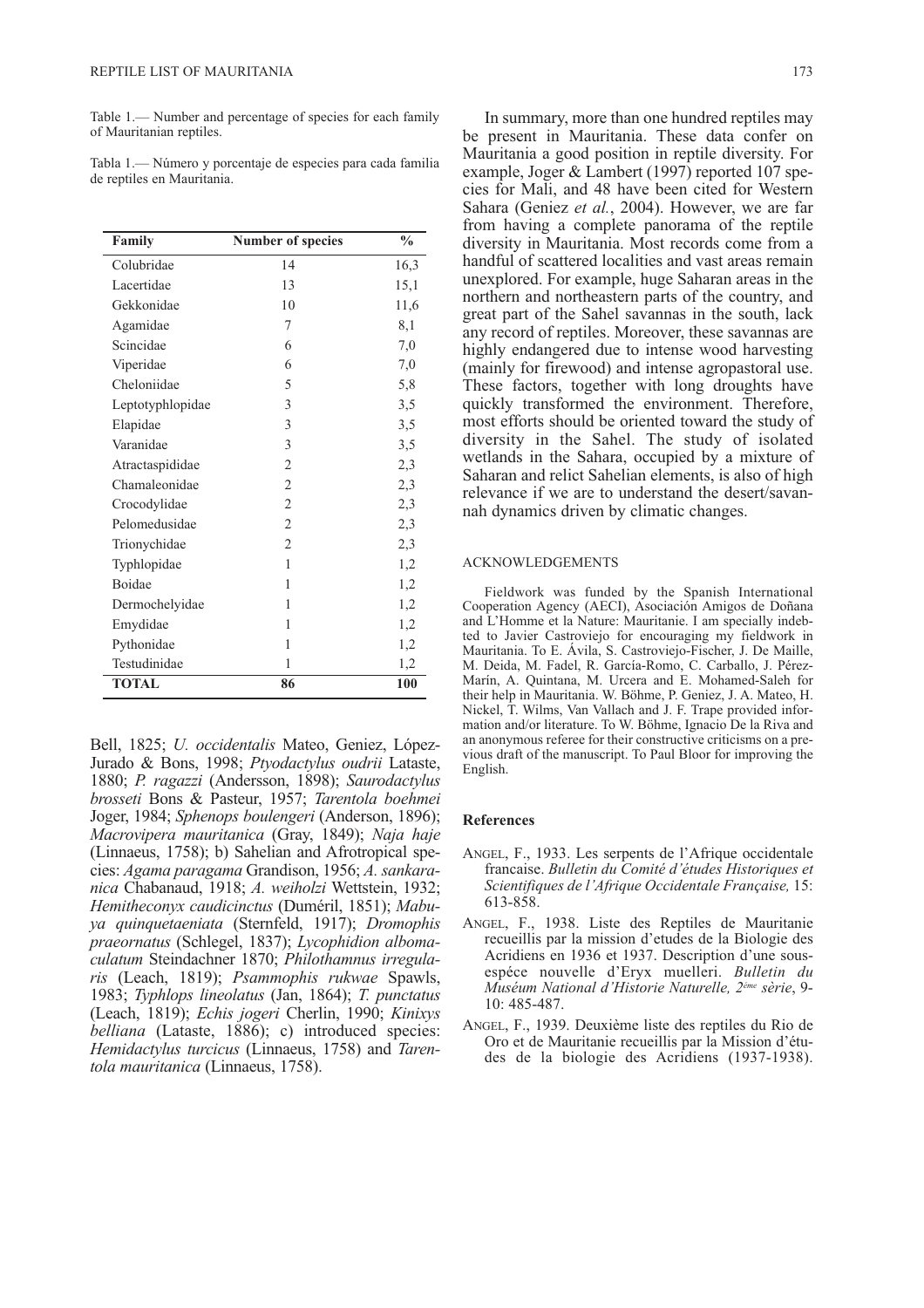*Bulletin du Muséum National d'Historie Naturelle, 2éme sèrie*, 11(1): 49-50.

- ANGEL, F. & LOTHE, H., 1938. Reptiles et amphibiens du Sahara central et du Soudan. *Bulletin du Comité d'études Historiques et Scientifiques de l'Afrique Occidentale Française,* 21: 345-384.
- ARNOLD, E. N. & LEVITON, A. E., 1977. A revision of the lizard genus *Scincus* (Reptilia: Scincidae). *Bulletin of the British Museum (Natural History) Zoology*, 31(5): 187-248.
- ARVY, C. & DIA, A. T., 1997. Donées sur les tortues marines et sur la tortue terrestre du littoral mauritanien. In: P. Colas (ed.). *Environnement et littoral mauritanien. Actes du colloque*. CIRAD, Montpellier, Collections «Colloques»: 101-104.
- ARVY, C., MAIGRET, J., TIJANE, D. A. & COLAS, F., 1996. Observation des carapaces de tortues marines dans les villages cotiers de la grande plage mauritanienne (Cap Timirist-Frontière senégalaise). *Bulletin de la Société Herpétologique Francaise*, 79: 5-13.
- ARVY, C., MARISSAL, N., DIA, A. T. & COLAS, F., 1997. Observations sur la répartition et les dimensions de *Geochelone sulcata* (Cryptodyra, Testudinidae) en Mauritanie Occidentale. *Bulletin de la Société Herpétologique Francaise*, 81: 11-20.
- AYMERICH, M., BOBROF-AYMERICH, E. & GENIEZ, P., 2004. Neufunde der seltenen Weißbäuchigen Sandrasselotter *Echis leucogaster* Roman, 1972 in Marokko. *Herpetozoa*, 16(3/4): 157-162.
- BEHRA, O., 1994. Crocodiles on the desert's doorstep. *Crocodile Specialist Group Newsletter*, 13: 4-5.
- BÖHME, W., 1978. Zur herpetofaunistik des Senegal. *Bonner zoologische Beiträge*, 29(4): 360-417.
- BÖHME, W., 2000. Die wechselvolle Geschichte der Sahara: Untersuchung von Reptilienzönosen entlang eines westsaharischen Transektes, mit einem überraschenden Fund im Südosten Mauritaniens. *Tier und Museum*, 7(1): 11-21.
- BÖHME, W., 2003. Checklist of the living monitor lizards of the world (family Varanidae). *Zoologische Verhandelingen*, 341: 3-43.
- BÖHME, W., WILMS, T., NICKEL, H. & MERZ, M., 2001. Bericht über einer herpetoogische Forschungsreise in die westliche Sahara und ihre Randgebiete. *Zeitschrift Des Kölner Zoo*, 44(3): 117-131.
- BONS, J. & GENIEZ, P., 1996. *Anfibios y reptiles de Marruecos (Incluido Sáhara Occidental)*. Atlas biogeográfico. AHE. Barcelona. 320 p.
- BÖTTGER, C. R., 1921. Meine Exkursion zur spanischen Kolonie Rio de Oro in Westafrika. *Bericht Senckenberg Naturforschung Geselschaft*, 51: 72-84.
- BOULENGER, G. A., 1919. A list of the snakes of West Africa from Mauritania to French Congo. *Proceedings of the Zoological Society of London*, 1919: 267-298.
- BOULENGER, G. A., 1921. *Monograph of the Lacertidae. Vol II.* Johnson Reprint Corporation. London. 451 pp.
- BRITO, J. C., 2003. Observations of amphibians and reptiles from north and west Africa – Morocco, Mauritania and Senegal. *Boletín de la Asociación Herpetológica Española*, 14(1-2): 2-6.
- CHABANAUD, P., 1916. Description d'un serpent nouveau de Mauritanie saharienne. *Bulletin du Muséum National d'Historie Naturelle, Série Zoologique*, 1916(2): 77-78.
- CHABANAUD, P., 1917. Enumération des reptiles no encore étudiés de l'Afrique occidentale, appartenant aux collections du Muséum, avec la description des espéces nouvelles. *Bulletin du Muséum National d'Historie Naturelle, Série Zoologique*, 1917(2): 83-105.
- CHABANAUD, P., 1924. Reptile recuillis par M. Th. Monod en Mauritanie et aux îles du Cap Vert. *Bulletin du Muséum National d'Historie Naturelle*, 1924: 54-56.
- CHIPPAUX, J. P., 2001. *Les serpents d'Afrique occidentale et centrale.* Éditions de l'IRD. Collection Faune et Flore tropicales. Paris. 202 pp.
- CISSÉ, M. & KARNS, D. R., 1978. Les sauriens de Sénégal. *Bulletin de l'Institut Français d'Afrique Noire*, 10: 144-211.
- CROCHET, P. A., GENIEZ, P. & INEICH, I., 2003. A multivariate analysis of the *Acanthodactylus scutellatus* group (Squamata: Lacertidae): systematics and biogeographical implications. *Zoological Journal of the Linnean Society of London*, 137(1): 117-155.
- DEKEYSER, P. L. & VILLIERS A., 1956. Contribution a l'étude du peuplement de la Mauritanie. Notations ecologiques et biogeographiques sur la faune de l'Adrar. *Mémoires de l'Institut Français d'Afrique Noire*, 44: 1-222, 25 pl.
- DONAIRE, D., MATEO, J. A., HASI, M. & GENIEZ, P., 2000. Nuevos datos sobre la fauna reptiliana de la Hamada de Tindouf (Argelia). *Boletín de la Asociación Herpetológica Española*, 11(1):8-12.
- EMBL REPTILE DATABASE, 2006. http://www.embl-heidelberg.de/~uetz/LivingReptiles.html. (Accessed March 2006).
- FUCHS, K., MERTENS, R. & WERMUTH, H., 1974. Zum status vom *Crocodylus cataphractus* und *Osteolaemus tetraspis*. *Stuttgarter Beiträge zur Naturkunde, Serie A (Biologie)*, 266: 1-8.
- GENIEZ, P. & FOUCART, A., 1995. Un nouvel Acanthodactyle en Algérie: *Acanthodactylus taghitensis* n. sp. (Reptilia, Sauria, Lacertidae*). Bulletin du Muséum National d'Historie Naturelle, 4éme série,*  $17(1-2)$ : 3-9.
- GENIEZ, P. & ARNOLD, E. N., 2006. A new species of Semaphore gecko *Pristurus* (Squamata: Gekkonidae) from Mauretania, represents a 4700 km range extension for genus. *Zootaxa*, 1317: 57-68.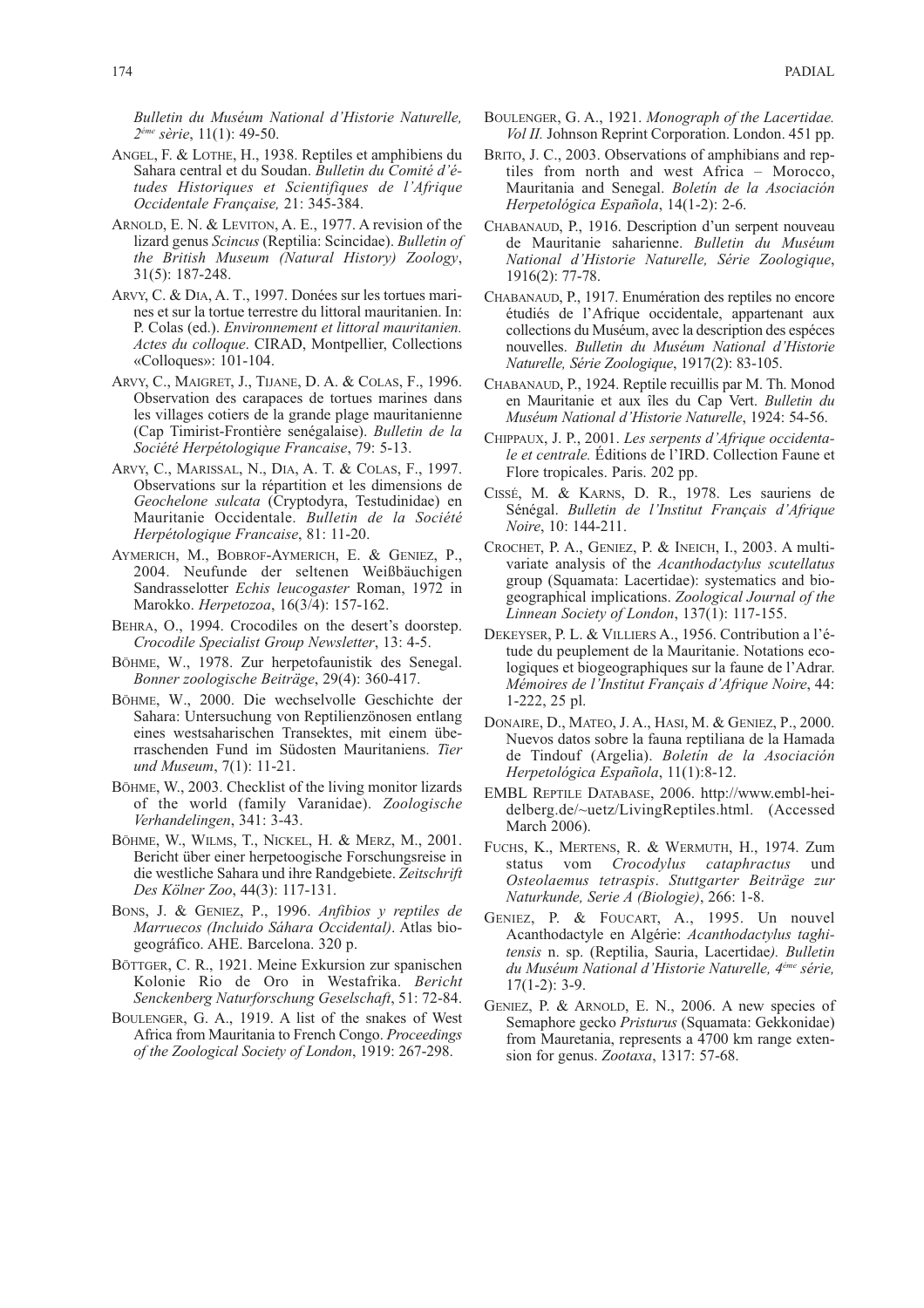- GENIEZ, P. & LUCH, P., 2004. New data on fringe-toed lizards of the *Acanthodactylus scutellatus* group in Mauritania. *Herpetozoa*, 17(1/2): 88-89.
- GENIEZ, P., MATEO, J. A. & BONS, J., 2000. A checklist of the amphibians and reptiles of Western Sahara (Amphibia, Reptilia). *Herpetozoa*, 13(3/4): 149-163.
- GENIEZ, P., MATEO, J. A., GENIEZ, M. & PETHER, J., 2004. *The Amphibians and Reptiles of Western Sahara. An atlas and field guide*. Chimaira. Frankfurt an Maim. 229 pp.
- GRANDISON, A. C. G., 1956. On a collection of lizards from West Africa. *Bulletin de l'Institut Français d'Afrique Noire (A)*, 18: 224-245.
- GRANDISON, A. G. C., 1961. Prelimiary notes on the taxonomy of *Tarentola annularis* and *T. ephippiata* (Sauria: Gekkonidae). *Zoologische Mededelingen*, 38(1): 1-14.
- HAHN, D. E. & WALLACH, V., 1998. Comments on the systematics of Old World *Leptotyphlops* (Serpentes: Leptotyphlopidae), with description of a new species. *Hamadryad*, 23: 50-62.
- HASI, M., LÓPEZ-JURADO, L. F., MATEO, J. A., SAINT-ANDRIEUX, J. P. & GENIEZ, P., 1997. Nouvelles observations herpetologiques au Sahara Occidental, 3. *Bulletin de la Société Herpétologique Française*, 84: 33-38.
- HEIMES, P., 1987. Beitrag zur Systematik der Fächerfinger (Sauria: Gekkonidae: *Ptyodactylus*). *Salamandra*, 23(4): 212-235.
- HUGHES, B., 1983. African snake faunas. *Bonner zoologishe Beiträge*, 34: 311-356.
- IGN, 1993. *Mauritanie. Carte Générale au 1:2500000.* Institut Géographique National. Paris.
- INEICH, I., 1997. Les amphibiens et reptiles du littoral mauritanien. In: P. Colas (ed.). *Environnement et littoral mauritanien. Actes du colloque*. CIRAD, Montpellier, Collections «Colloques»: 93-99.
- INEICH, I., DIA, A. T., ALPHALY, B. & COLAS, F., 1998. *Gechoniza chazaliae*. A correction. *Herpetological Review*, 29(1): 51.
- INEICH, I., DIA, A. T., ALPHALY, B., GIRARD, F. & COLAS, F., 1997. *Geckonia chazaliae*. Maximum size. *Herpetological Review*, 28(4): 202-203.
- IVERSON, J. B., 1992. *A Revised Checklist with Distribution Maps of the Turtles of the World.* Privately printed. Paust Printing. Richmond. 363 pp.
- JOGER, U., 1979. Zur ökologie und Verbreitung wenig bekannter Agamen Westafrikas (Reptilia: Sauria: Agamidae). *Salamandra*, 15(1): 31-52.
- JOGER, U., 1980. Eine neue Art der Gattung *Tarentola* (Reptilia: Sauria: Gekkonidae) aus Westafrika. *Amphibia-Reptilia*, 1: 137-147.
- JOGER, U., 1981. Zur Herpetofaunistik Westafrikas. *Bonner zoologische Beiträge*, 32(3/4): 297-340.
- JOGER, U., 1984. Taxonomische Revision der Gattung *Tarentola* (Reptilia: Gekkonidae). *Bonner zoologische Beiträge*, 35(1-3): 129-174.
- JOGER, U. & LAMBERT, M. R. K., 1996. Analysis of the herpetofauna of the Republic of Mali, I. Annotated inventory, with description of a new *Uromastyx* (Sauria: Agamidae). *Journal of African Zoology*, 110(1): 21-51.
- JOGER, U. & LAMBERT, M. R. K., 1997. Analysis of the herpetofauna of the Republic of Mali, II. Species diversity and biogeographical assemblages. In: H. Ulrich (ed.). *Tropical biodiversity and systematics. Proceedings of the International Symposium on Biodiversity and Systematics in Tropical Ecosystems, Bonn, 1994*. Zoologisches Forschunginstitut und Museum Alexander Koening. Bonn: 189-202.
- JOLEAUD, L., 1933. Études de Gèographie zoologuique sur la Berbèrie. *Bulletin de la Sociètè Zoologique de France*, 58: 397-404.
- JULLIEN, R. & PETTER, F., 1970. La faune du gisement d'Akjoujt (Mauritanie). *Bulletin Muséum National d'Historie Naturelle, 2ème Série*, [1969], 41(5): 1290- 1291.
- LAMBERT, M. R. K., 1984. Amphibians and Reptiles. In: J. L. Cloudsley-Thompson. (ed.). *Sahara Desert*. Key Environments. Pergamon Press. Oxford: 205-227.
- LAMBERT, M. R. K. & MULLIÉ, W. C., 1998. Sexual dichromatism of *Agama boulengeri* observed in southern Mauritania. *British Herpetological Society Bulletin*, 65: 42-44.
- LE BERRE M., 1989. *Faune du Sahara. I. Poissons-Amphibiens-Reptiles.* Lechevalier-R. Chabaud. Paris. 332 pp.
- LE TOQUIN, A., GALMEL, E. & TROTIGNON, J., 1980. Morphologie, croissance individuelle et dynamique des populations de la tortue verte (*Chelonia mydas* L.) au Banc d'Arguin (Republique Islamique de Mauritanie). *Revue de Écologie Terre et Vie*, 34: 271-302.
- LOVERIDGE, A., 1941. Revision of the African Snakes of the genera *Dromophis* and *Psammophis*. *Bulletin of the Museum of Comparative Zoology,* 87: 1-69.
- LOVERIDGE, A. & WILLIAMS, E. E., 1957. Revision of the African Tortoises and turtles of the suborder Cryptodira. *Bulletin of the Museum of Comparative Zoology,* 115(6): 163-557.
- MAHÉ, E., 1985. *Contribution à l'étude scientifique de la région du Banc d'Arguin (littoral mauritanien). Peuplements avifaunistiques*. Thèse de Doctorat d'Université (Écologie). Montpellier. 576 pp.
- MAIGRET, J., 1975. Notes et informations: les tortues de mer du banc d'Arguin. *Bulletin du Laboratoire des Pêches de Nouâdhibou (Mauritanie)*, 4: 118-119.
- MAIGRET, J., 1983. Répartition des tortues de mer sur les côtes ouest-africaines. *Bulletin de la Société Herpétologique Française*, 28: 22-34.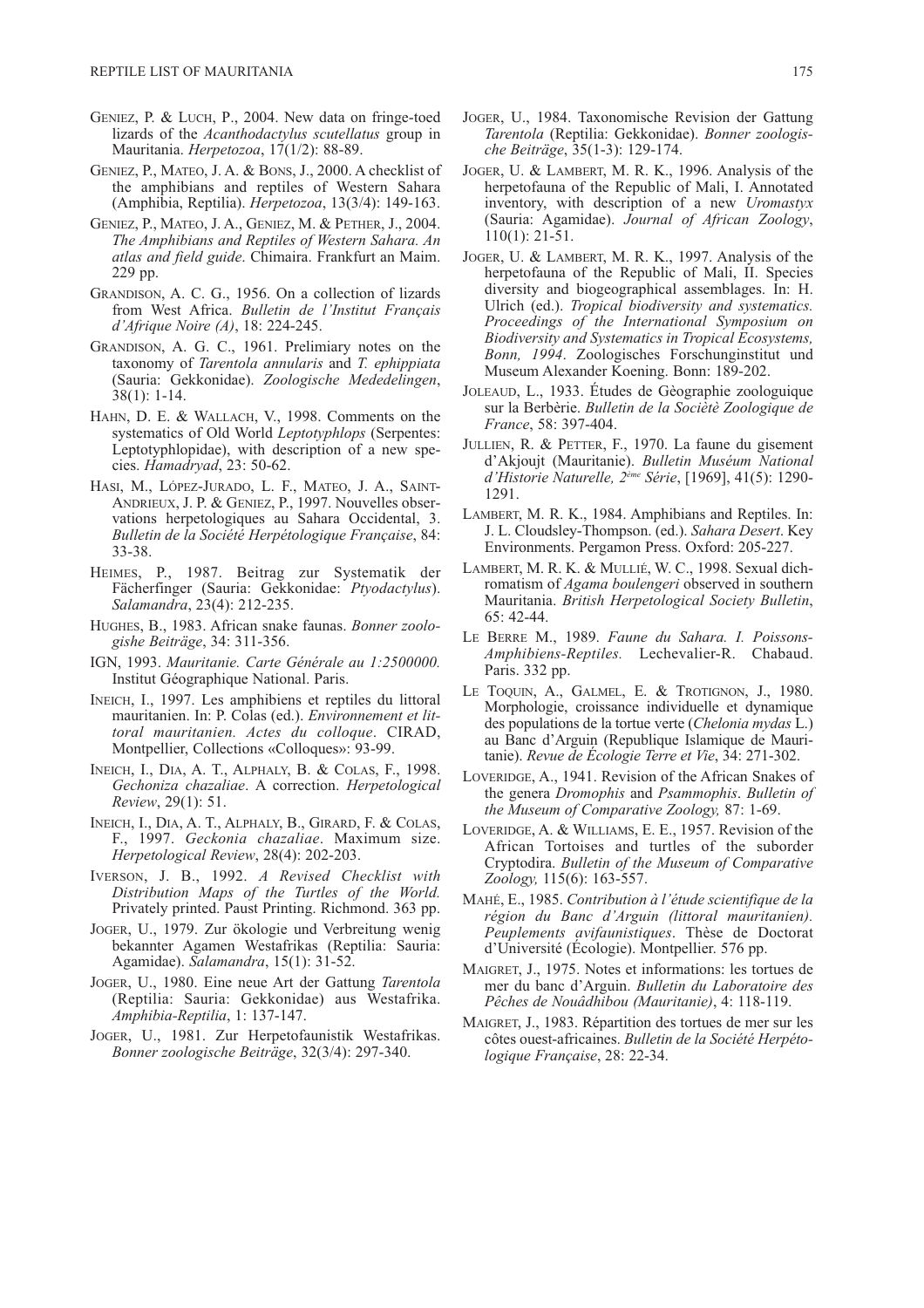- MATEO, J. A., GENIEZ, P., LÓPEZ-JURADO, L. F. & BONS, J., 1998. Chrorological analysis and morphological variations of Saurians of the genus *Uromastyx* (Reptilia, Agamidae) in western Sahara. Description of two new taxa. *Revista Española de Herpetología*, 12: 97-109.
- MAYR, E., 1942. *Systematics and the origin of species from the viewpoint of a zoologist.* 3rd Ed. 1999. Harvard University Press. Cambridge. 334 pp.
- MONOD, T., 1921. Remarques biologiques sur le Sahara. *Revue générale des sciences*, 42: 609-616.
- MONOD, T., 1928. Une traversée de la Mauritanie occidentale. *Revue de géographie physique et de géologie dynamique*, I, 1: 10.
- MOQUARD, F., 1895. Note sur quelques reptiles du Cap Blanc. *Bulletin du Muséum d'Histoire Naturelle*, 1: 310-312.
- NICKEL, H., 2003. *Ökologische Untersuchungen zur Wirbeltierfauna in südöstilichen Mauretanien. Zwei Fallstudien unter besonderer Berücksichtigung der Krokodile.* GTZ. Echborn. 89 pp.
- PADIAL, J. M., 2003. On the presence of *Python sebae* Gmelin, 1788 (Ophidia: Pythonidae) in Mauritania. *Herpetological Bulletin*, 84: 30-31.
- PADIAL, J. M., 2005. A new species of *Agama* (Sauria: Agamidae) from Mauritania. *Herpetological Journal*, 15: 27-35
- PADIAL, J. M., CASTROVIEJO-FISHER, S. QUINTANA, A. Z., AVILA, E., MARÍN, J. & CASTROVIEJO, J., 2002. Notas de distribución de reptiles para el noroeste de África. *Boletín de la. Asociación Herpetológica Española*,  $13(1-2): 2-5.$
- PADIAL, J. M. & DE LA RIVA, I., 2004. Annotated checklist of the amphibians of Mauritania (West Africa). *Revista Española de Herpetología*, 18: 89-99.
- PADIAL, J. M. & DE LA RIVA, I. 2006. Taxonomic Inflation and the Stability of Species Lists: the Perils of Ostrich's Behavior. *Systematic Biology*, 55(5): 859-867.
- PELLEGRIN, J., 1910. Mission en Mauritanie occidentale III: partie zoologique. Reptiles. *Actes de la Société Linnéenne de Bordeaux*, 64: 21-25.
- PELLEGRIN, J., 1911. Les vertèbrès aquatiques du Sahara. *Compte Rendu de l'Académie des Sciences*, 153: 972-974.
- PLEGUEZUELOS, J. M., FARIÑA, B., MATEO, J. A. & GENIEZ, P., 2005. Nuevos datos sobre los anfibios y reptiles de Mauritania y el Sáhara Occidental. *Boletín de la Asociación Herpetológica Española*, 15(2): 76-80.
- ROUX-ESTÈVE, R., 1974. Révision systématique des Typhlopidae d'Afrique: Reptilia-Serpentes. *Mémoires du Muséum national d'histoire naturelle, Paris, Sér. 2*, 87A: 1-313.
- SALVADOR, A., 1982. A revision of the lizards of the genus *Acanthodactylus* (Sauria: Lacertidae). *Bonner zoologische Monographien*, 16: 1-167.
- SCHÄTTI, B., 1986. Morphologie und Systematik von *Coluber algirus* und *C. hippocrepis* (Reptilia: Colubridae). *Bonner zoologische Beiträge*, 37(4): 281-293.
- SCHLEICH, H. H., KÄSTLE, W. & KABISCH, K., 1996. *Amphibians and Reptiles of North Africa*. Koeltz Scientific Books. Königstein. 627 pp.
- SCHMIZ, A., MANSFELD, P., HEKKALA, E., SHINE, T., NICKEL, H., AMATO, G. & BÖHME, W., 2003. Molecular evidence for species level divergence in African Nile Crocodiles *Crocodylus niloticus* (Laurenti, 1786). *Comptes Rendus Palevol*, 2: 703-712.
- SHINE, T., BÖHME, W., NICKEL, H., THIES, D. F. & WILMS, T., 2001. Rediscovery of relict popuations of the Nile crocodile *Crocodylus niloticus* in south-eastern Mauritania, with observations on their natural history. *Oryx*, 35(3): 260-262.
- SPATZ, P., 1930. Reisen aus den Jahren 1928 und 1929 nach dem Senegal und Mauritanien. *Zeitschrift für Saugetierkunde*, 5: 7-13.
- STAUDINGER, P., 1929. Krokodile in der Inner-Sahara und in Mauritanien. *Sitzungberichte der Gesellschaft Naturforschender Freunde Zu Berlin*, 1992: 141- 142.
- THORPE, R. S. & MCCARTHY, C. J., 1978. A preliminary study using multivariate analysis of a species complex of African House snake (*Boaedon fuliginosus*). *Journal of Zoology, London*, 184: 489-506.
- TRAPE, J. F., 2002. Note sur le statut et la repartition de quelques Leptotyohlopidés (Serpentes; Scolecophidia) du Sahara et des savanes d'Afrique de l'Ouest. *Bulletin de la Société Herpétologique de France*, 102: 49-62.
- TRAPE, J. F. & MANÉ, Y., 2002. Les serpents du Sénégal: liste commentée des espèces. *Bulletin de la Société de pathologie exotique*, 95(3): 148-150.
- VILLIERS, A., 1950. Contribution a l'étude du peuplement de la Mauritanie. Ophidiens. *Bulletin de l'Institut Français d'Afrique Noire*, 12(4): 984-998.
- VILLIERS, A., 1951. La collection de Serpents de l'IFAN (Acquisitions 1950). *Bulletin de l'Institut Français d'Afrique Noire, sér. A*, 13(4): 1234-1247.
- VILLIERS, A., 1954. La collection de Serpents de l'IFAN (Acquisitions 1953). *Bulletin de l'Institut Français d'Afrique Noire*, *sér. A*, 16(4): 813-836.
- VILLIERS, A., 1956. La collection de Serpents de l'I.F.A.N. (Acquisitions 1954-1955). *Bulletin de l'Institut Français d'Afrique Noire*, *sèr. A*, 18(3): 877-883.
- VILLIERS, A., 1958. Tortues et crocodiles de l'Afrique Noire Française. *Initiation Africaines, l'Institut Français d'Afrique Noire*, 15: 1-354.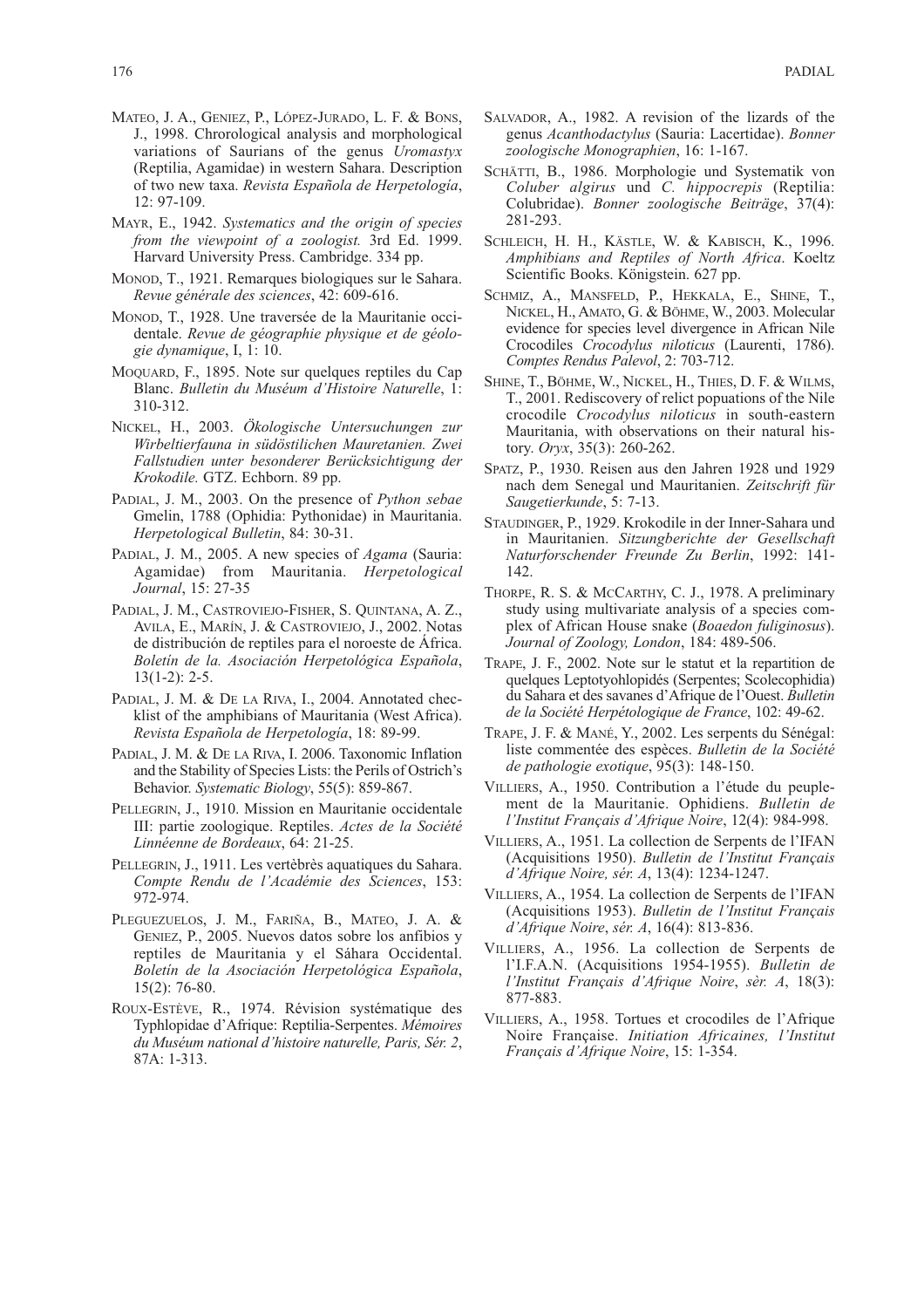- VILLIERS, A., 1975. *Les serpents de l'ouest africain*. 3ème éd.. Initiations études africaines. II. Dakar. 195 pp.
- WALLACH, V., 2002. *Typhlops etheridgei*, a new species of African blindsnake in the *Typhlops vermicularis* species group from Mauritania (Serpentes: Typhlopidae). *Hamadryad*, 27(1): 108-122.
- WCMC, 2006. http://www.unep-wcmc.org/. (Accessed March 2006).
- WELCH, K. R. G., 1982. *Herpetology of Africa: a checklist and bibliography of the orders Amphisbaenia, Sauria, and Serpentes.* R.E. Krieger Publishing. Malabar.  $x + 293$  pp.
- WILMS, T. & BÖHME, W., 2001. Revision der *Uromastyx acanthinura*-Artengruppe, mit Beschreibung einer neuen Art aus der Zentralsahara (Reptilia: Sauria: Agamidae). *Zoologische Abhandlungen Staatliches Museum für Tierkunde Dresden*, 51(8): 73-104.

**Recibido, 10-III-2006 Aceptado, 20-X-2006 Publicado, 29-XII-2006**